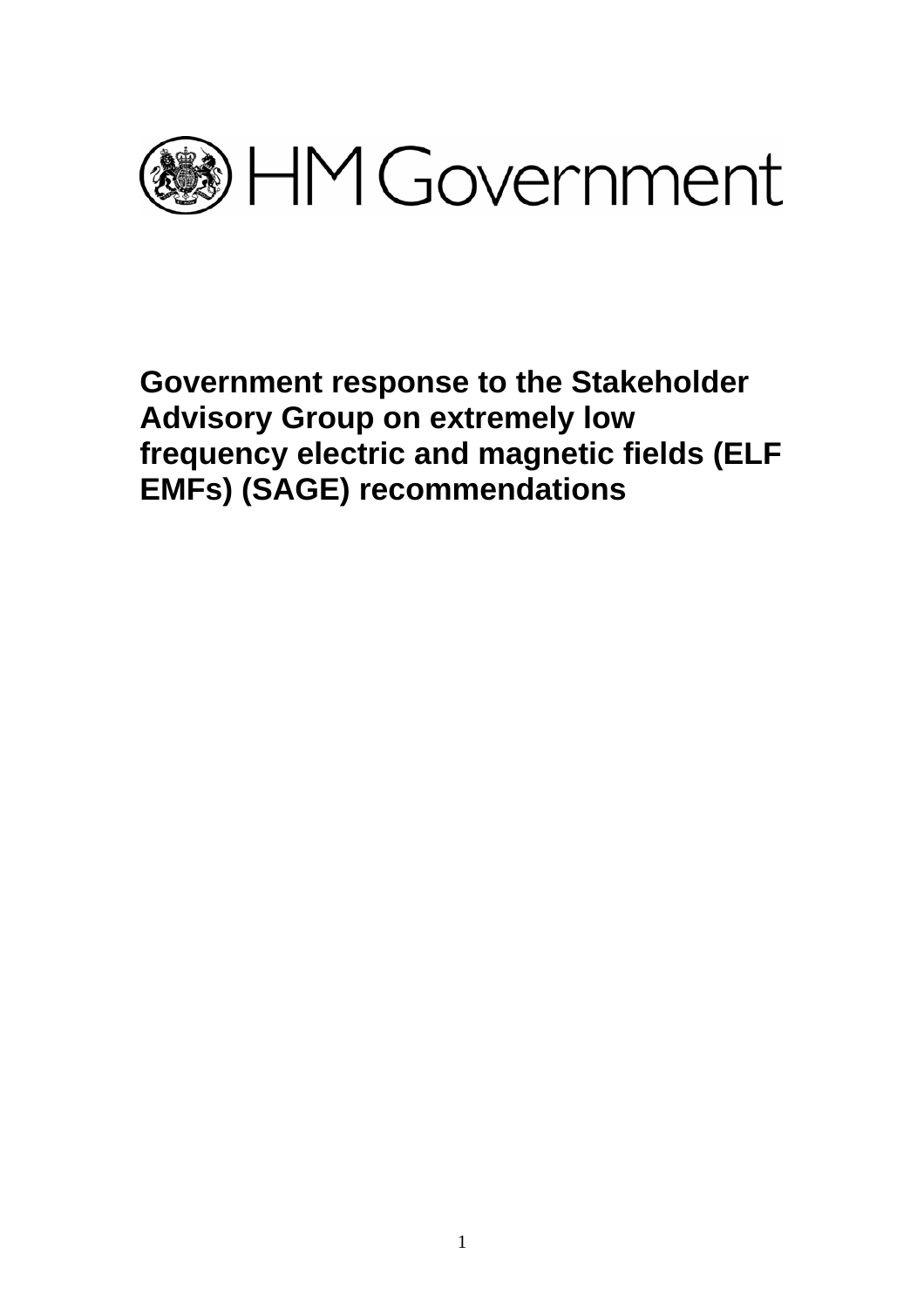# **Department of Health Department for Communities and Local Government Department of Energy and Climate Change**

**Date of publication: 16 October 2009** 

**Published online at:** 

**[http://www.dh.gov.uk/en/Publichealth/Healthprotection/DH\\_40](http://www.dh.gov.uk/en/Publichealth/Healthprotection/DH_4089500) [89500](http://www.dh.gov.uk/en/Publichealth/Healthprotection/DH_4089500)**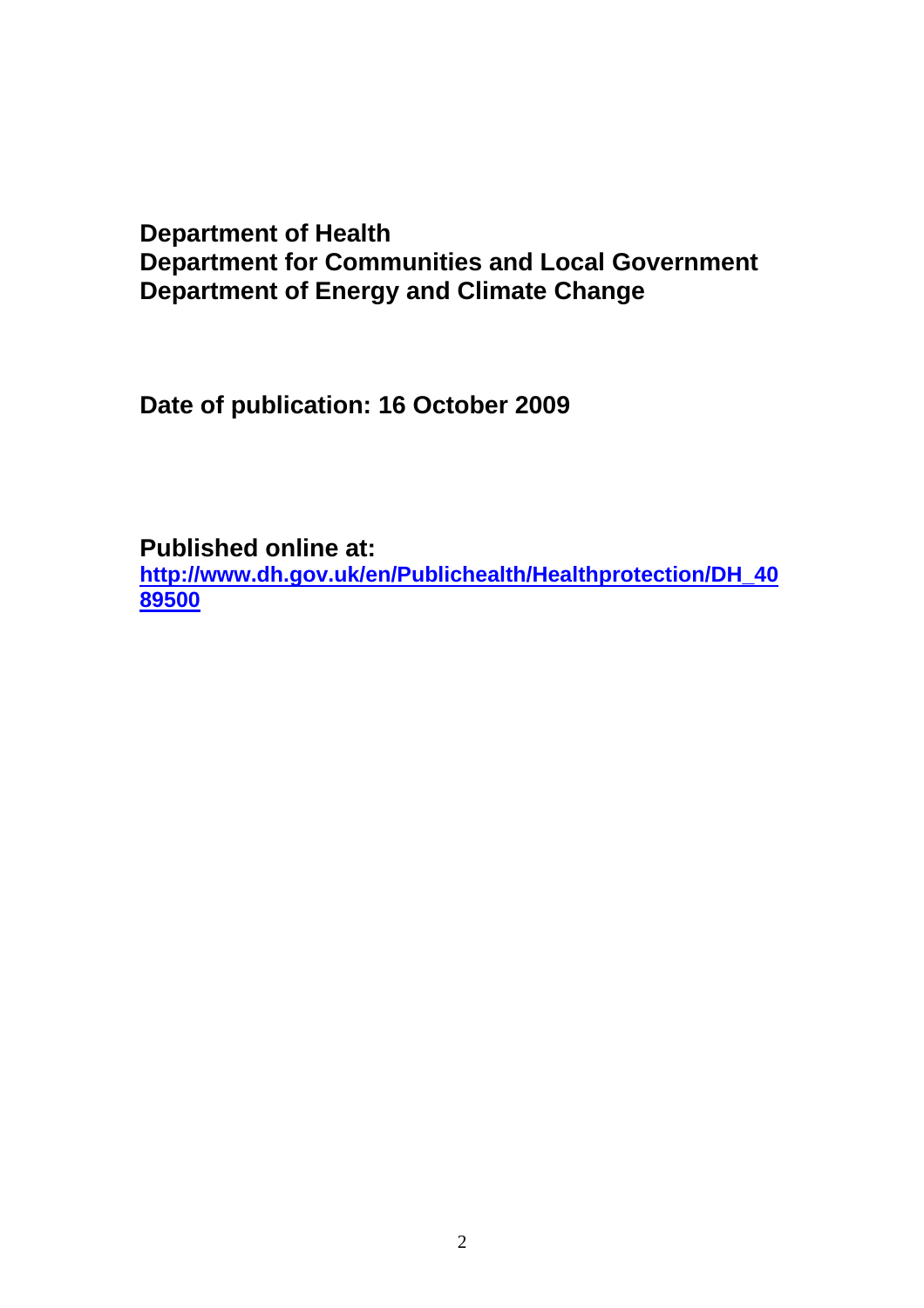# **Government response to the Stakeholder Advisory Group on extremely low frequency electric and magnetic fields (ELF EMFs) (SAGE) recommendations.**

# **Executive summary**

- 1. The Government is grateful to SAGE for their detailed recommendations and advice to Government as contained in their First Interim Assessment<sup>[1](#page-2-0)</sup>. We have considered this report in some depth and are now responding to the recommendations it has made. In developing this Government response we have taken account of the advice provided by the Health Protection Agency (HPA). We have also taken note of other evidence such as the report of the Cross-Party Inquiry into Childhood Leukaemia and Extremely Low Frequency Electric and Magnetic Fields (ELF EMF)<sup>2</sup>, the World Health Organization's advice published in June 2007 $3$  and the latest EU Scientific Committee on Emerging and Newly Identified Health Risks (SCENIHR) report of January 2009<sup>4</sup>.
- 2. The Government supports the implementation of the low-cost options and those points recommended by SAGE members and supported by the Health Protection Agency in this first Assessment. These are to:
	- (i) support the optimal phasing of overhead power lines in those circumstances where this would significantly reduce public exposure to ELF EMF and would be cost effective to do so;
	- (ii) draw the attention of manufacturers of electrical equipment to the advice issued by the World Health Organization on low-cost ways of reducing exposure;
	- (iii) request the HPA to keep under review the possible relationship between childhood leukaemia and other causes of ill health and ELF EMF exposure;
	- (iv) work with the HPA to deliver public messages that provide clear information about the risk of exposure to ELF EMF in the context of other societal risks.
- 3. SAGE also made recommendations on wiring practices in the home given that raised electromagnetic fields can be generated by incorrectly installed internal wiring or by traditional rotating disc electricity meters.

 $\overline{a}$ 

<span id="page-2-0"></span><sup>1</sup> [www.dh.gov.uk/en/Publichealth/Healthprotection/DH\\_4089500](http://www.dh.gov.uk/en/Publichealth/Healthprotection/DH_4089500)

<span id="page-2-1"></span><sup>2</sup> [www.epolitix.com/stakeholder-websites/stakeholder-website-page/sites/cpielfemf/pages/report-of](http://www.epolitix.com/stakeholder-websites/stakeholder-website-page/sites/cpielfemf/pages/report-of-the-inquiry/)[the-inquiry/](http://www.epolitix.com/stakeholder-websites/stakeholder-website-page/sites/cpielfemf/pages/report-of-the-inquiry/)<br><sup>3</sup> <http://www.who.int/mediacentre/factsheets/fs322/en/index.html><br><sup>4</sup> http://ec.europa.eu/health/ph\_risk/committees/04\_scenihr/04\_scenihr\_en.htm

<span id="page-2-2"></span>

<span id="page-2-3"></span>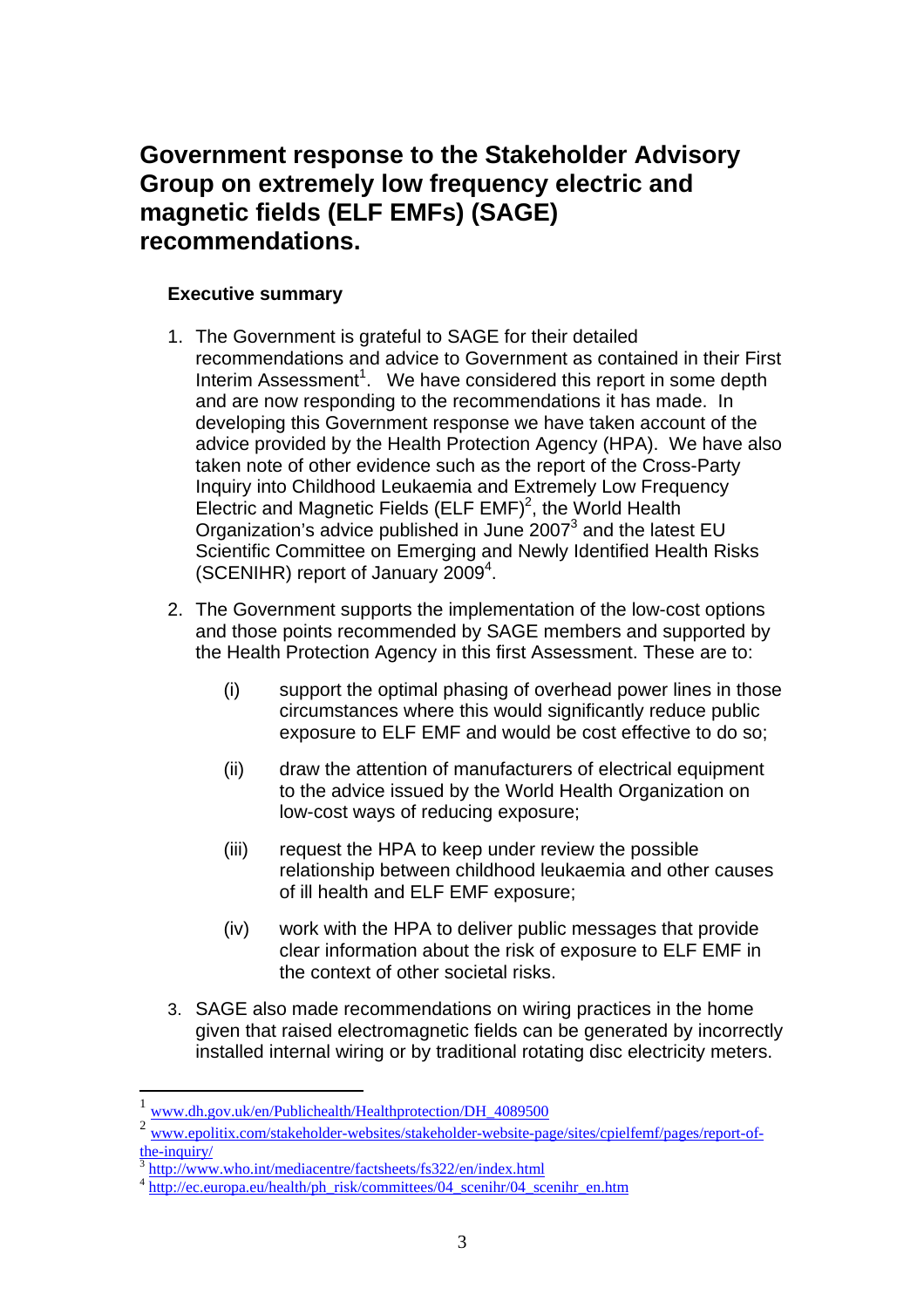One of the report's recommendations was to require the installation of devices that protect against imbalances between live and neutral current. This recommendation has been addressed for domestic properties through measures in the British Standard BS7671 that came into existence on 1 July 2008. More generally, the Government believes that the focus should be on the provision of advice to the public to stress the importance of regular testing and inspection of internal wiring. As regards rotating disc meters, the transition to solid state meters is likely to be aided substantially by a roll-out of smart meters. The Government announced in October 2008 its intention to mandate smart meters for all domestic households in Great Britain with an indicative timetable for completion of the roll-out by the end of 2020. Smart metering lends itself to electronic solid state designs due to the more complex functional requirements.

- 4. In addition to its recommendations, the SAGE report proposed an option to be considered by Government as to whether precautionary action should be introduced through implementation of a moratorium on new homes and schools being built near overhead power lines and new lines close to existing homes and schools. This option was favoured by some members of SAGE and not by others and was presented as an option rather than a recommendation. However SAGE's cost benefit analysis does not support the option of creating corridors around power lines on health grounds. The Government therefore considers this additional option to be disproportionate in the light of the evidence base on the potential health risks arising from exposure to ELF/EMF and has no plans to take forward this action. The HPA advises that the EMF association with childhood leukaemia is weak and unproven and supports no cost/low cost options to reduce EMF exposure. Our position is in line with the WHO recommendation to explore low-cost ways of reducing exposure to ELF EMF.
- [5](#page-3-0). The UK adopted the 1998 ICNIRP $<sup>5</sup>$  EMF public exposure guidelines in</sup> terms of the 1999 European Recommendation (1999/519/EC)<sup>[6](#page-3-1)</sup>. The electricity industry currently complies with these guidelines on a voluntary basis. Government has looked at the other measures that are in place under Health and Safety legislation to protect the public from the dangers of electricity, and at both historical and more recent scientific evidence relating to exposure to ELF EMF. We conclude that the available evidence does not support the mandatory introduction of corridors around powerlines as proposed by some members of SAGE, given the scientific uncertainty.
- 6. The Government acknowledges that research is continuing worldwide into the effects of exposure to ELF EMF and notes that other possible

 $\overline{a}$ 

<span id="page-3-0"></span><sup>&</sup>lt;sup>5</sup> International Commission on Non-Ionizing Radiation Protection Guidelines for limiting exposure to time-varying electric, magnetic and electromagnetic fields (up to 300 GHz). Health Phys, 74(4), 494- 522 <http://www.icnirp.org/>6

<span id="page-3-1"></span><sup>&</sup>lt;sup>6</sup> COUNCIL RECOMMENDATION of 12 July 1999 on the limitation of exposure of the general public to electromagnetic fields (0 Hz to 300 GHz) (1999/519/EC) [http://ec.europa.eu/health/ph\\_determinants/environment/EMF/emf\\_en.htm](http://ec.europa.eu/health/ph_determinants/environment/EMF/emf_en.htm)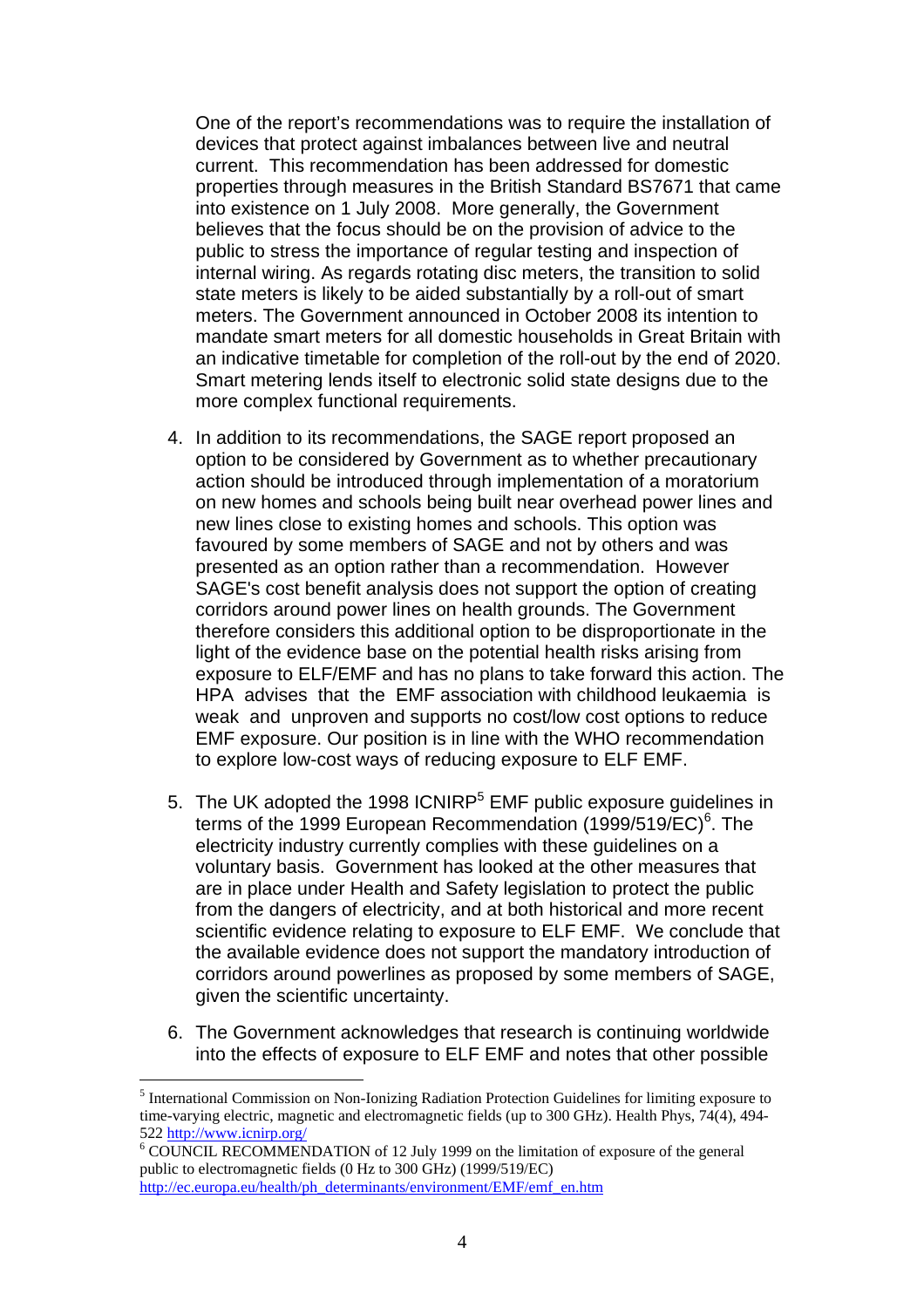causes of leukaemia are also being explored. We note for example, the April 2008 report<sup>[7](#page-4-0)</sup> by the charity 'Children with Leukaemia' that analyses the association between childhood leukaemia and social contact. The Government has asked the Health Protection Agency to keep the scientific evidence under review, thereby ensuring that policies are informed by new scientific findings as soon as they arise.

# **Background**

## International Exposure Guidelines

- 7. International electromagnetic field (EMF) public exposure guidelines are set at levels designed to protect people from known harmful effects of EMF. The guidelines from the International Commission on Non-Ionizing Radiation Protection (ICNIRP)<sup>[8](#page-4-1)</sup> were published in 1998 and adopted by a European Council Recommendation<sup>[9](#page-4-2)</sup> in 1999. The Recommendation provided a common framework by which the guidelines could be introduced into each Member State according to local arrangements or regulatory practice.
- 8. The guidelines set the EMF exposure levels to prevent acute effects resulting from the induction of electric fields and currents in the body. Evidence for such effects comes from a wide range of scientific studies of populations (epidemiology), and laboratory work (biology). These acute effects are well established and a substantial database has been built up over many decades of scientific research since the discovery of electricity and the introduction of its practical use.
- 9. The Institute of Electrical and Electronic Engineers (IEEE<sup>10</sup>) based in the USA has also set exposure standards for safety levels with respect to human exposure to electromagnetic fields that are broadly similar to ICNIRP exposure levels.

 $\overline{a}$ 

<span id="page-4-0"></span><sup>7</sup> <http://www.leukaemia.org/media-centre/press-releases/908>

<span id="page-4-1"></span><sup>8</sup> ICNIRP (1998) <http://www.icnirp.org/>

<span id="page-4-2"></span><sup>9</sup> COUNCIL RECOMMENDATION of 12 July 1999 on the limitation of exposure of the general public to electromagnetic fields (0 Hz to 300 GHz) (1999/519/EC)

<span id="page-4-3"></span><sup>&</sup>lt;sup>10</sup> IEEE C95.6-2002 IEEE Standard for Safety Levels with Respect to Human Exposure to Electromagnetic Fields, 0 -3 kHz Institute of Electrical and Electronics Engineers / 01-Sep-2002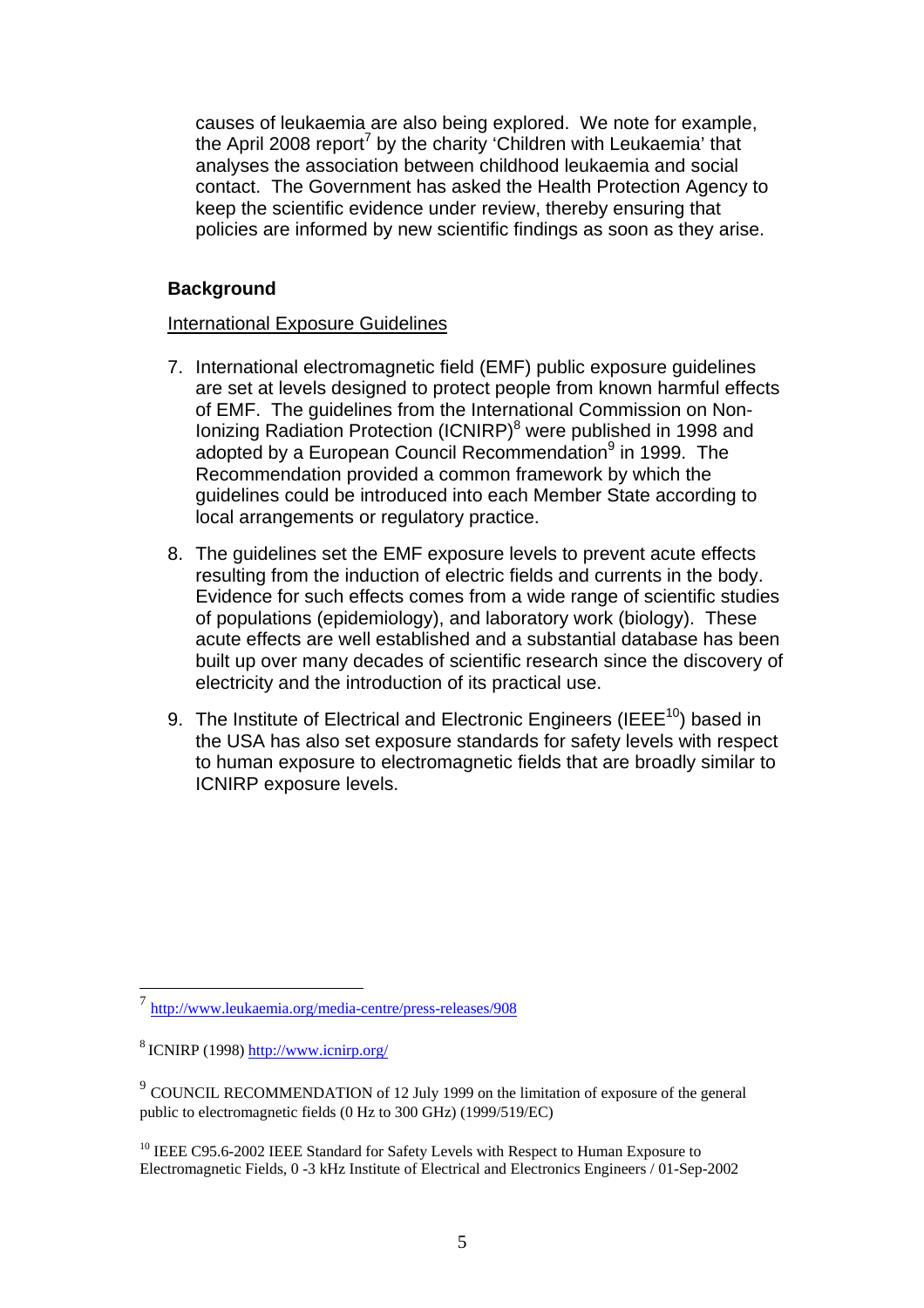# Research on ELF/EMF and leukaemia

- 10. In 1979, a population study in the USA reported an association between childhood leukaemia and the density of wiring that brings electricity into the home. Despite continued research for 30 years, the scientific review bodies that inform the World Health Organization advice (ICNIRP, IEEE) consider that, at present, the scientific evidence related to possible health effects from long-term, low-level exposure to extremely low frequency (ELF) fields is insufficient to justify setting lower exposure limits.
- 11. The International Agency for Research on Cancer (a World Health Organization body) has classified ELF magnetic fields as a "possible carcinogen", a classification heavily influenced by associations observed in the population studies on childhood leukaemia. (To put this classification in context, this also includes substances in common use such as coffee and petroleum.)

# Current advice in the UK

- 12. The Radiation Protection Division of the Health Protection Agency, when it was the National Radiological Protection Board (NRPB), undertook a detailed scientific review on behalf of the Department of Health and published its advice in 2004[11.](#page-5-0) It noted "that there is some epidemiological evidence that time weighted average exposure to power frequency magnetic fields above 0.4µT is associated with a small increase in the absolute risk of leukaemia in children. Therefore there remain concerns about possible effects of exposure to EMFs and, in particular, power frequency magnetic fields." (Magnetic flux density of 0.4 microTesla  $(\mu)$  is higher than the usual background in houses but much lower than the limit for acute effects).
- 13. The same NRPB 2004 publication recommended the adoption in the UK of the international (ICNIRP) guidelines based on the known science but also "that government should consider the possible need for further precautionary measures." Precaution is mentioned because of the uncertainty in the science.
- 14. The appropriate level of precaution and the practical measures to be taken have been considered by SAGE (the Stakeholder Advisory Group on ELF EMF).

# The SAGE process

 $\overline{a}$ 

15. The remit of SAGE has been "to bring together the range of stakeholders to identify and explore the implications for a precautionary approach to ELF EMF (electric and magnetic fields) and make practical recommendations for precautionary measures." The Department of Health hosted the SAGE discussions and the funding is provided jointly

<span id="page-5-0"></span><sup>&</sup>lt;sup>11</sup>http://www.hpa.org.uk/web/HPAweb&HPAwebStandard/HPAweb\_C/1195733817602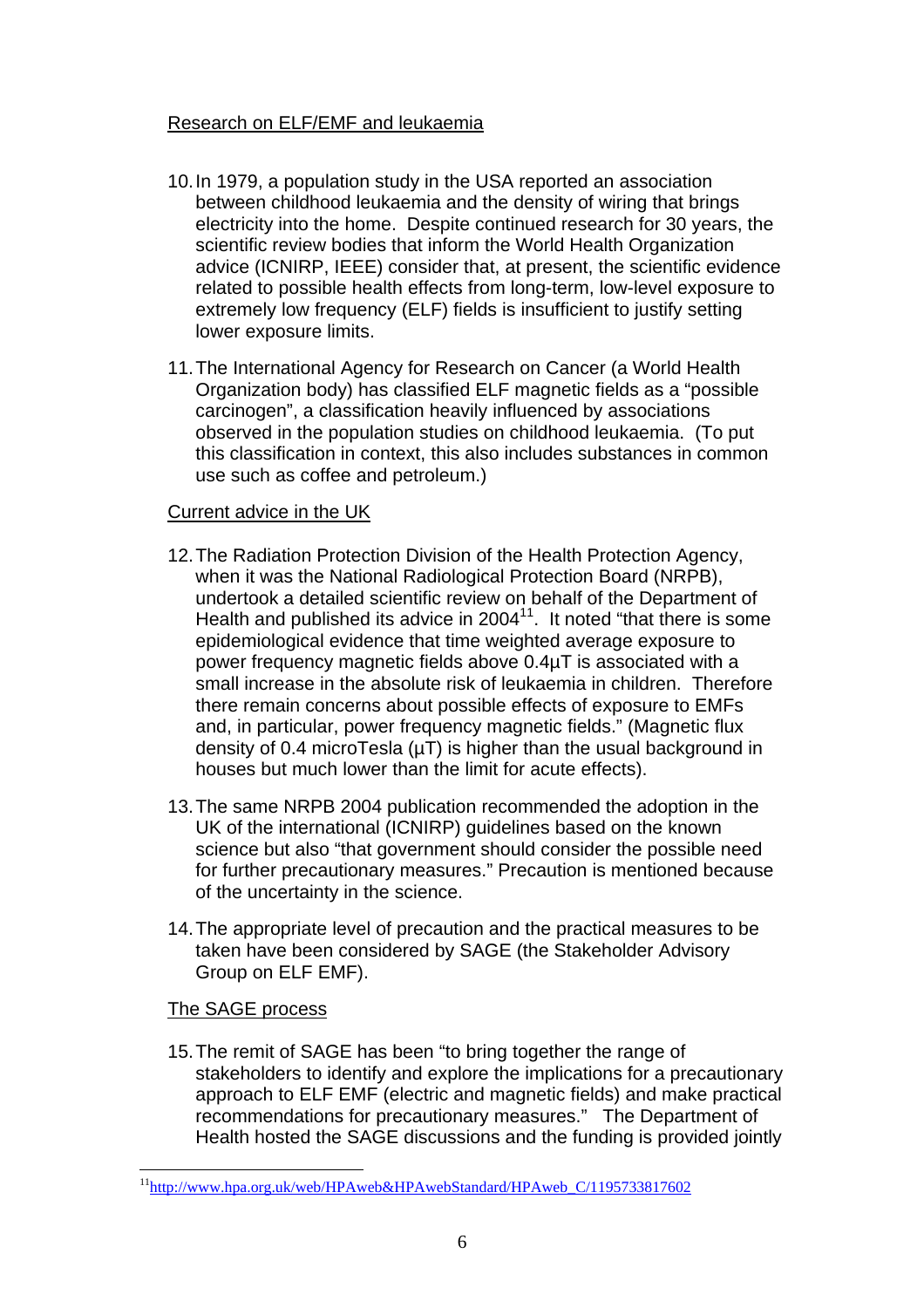by the electricity supply industry, the Department of Health and the charity Children with Leukaemia.

- 16. SAGE meetings started in November 2004. The first SAGE report entitled the "First Interim Assessment: Power Lines and Property, Wiring in Homes, and Electrical Equipment in Homes" was published and presented to the Minister for Public Health on 27<sup>th</sup> April 2007. The Minister referred the report to the Chairman of the Health Protection Agency (HPA) for advice. The HPA provided its considered advice to Government in October 2007.<sup>12</sup> (NRPB had become part of the HPA in April 2005).
- 17. The HPA's advice has given shape and direction to the approach taken by the various departments of the UK Government and Devolved Administrations with related responsibilities. These include:
	- a. the Department for Communities and Local Government (CLG) for planning aspects,
	- b. the Department of Energy and Climate Change (which took over responsibility for the energy sector from the Department of Business, Enterprise and Regulatory Reform (BERR) in October 2008) for the electricity sector,
	- c. the Department of Health (DH) for public health issues,
	- d. the Health and Safety Executive (HSE) for risks to health and safety arising out of work activities (for the whole of the UK), and
	- e. related departments in the Devolved Administrations.
- 18. Officials in each of the departments have engaged in a number of bilateral and group discussions with the relevant industrial and professional partners to develop practical ways of responding to the recommendations and advice.
- 19. In addition to advice on the implementation of precautionary measures, the SAGE report offers a valuable source of information having brought together many of the strands of concern and codified the relevant information. It sets out the various views of the stakeholders, offers some reasons for the areas of disagreement, and draws together the areas of agreement. In addition to the main body of the report and its recommendations, there are supplementary papers that collate factual information about electromagnetic fields, potential health effects, wiring practices, EMF exposure measurements and limits.

The current context

- 20. Other publications in 2007 addressed precautionary action with respect to ELF EMF. One was the Environmental Health Criteria Document<sup>13</sup> on ELF electromagnetic fields on behalf of the World Health
- $\frac{1}{12}$

<span id="page-6-0"></span>[http://www.hpa.org.uk/webw/HPAweb&HPAwebStandard/HPAweb\\_C/1204276682532?p=12078979](http://www.hpa.org.uk/webw/HPAweb&HPAwebStandard/HPAweb_C/1204276682532?p=1207897920036)

<span id="page-6-1"></span> $\frac{20036}{^{13}}$  $\frac{20036}{^{13}}$  $\frac{20036}{^{13}}$  $\frac{20036}{^{13}}$  $\frac{20036}{^{13}}$  WHO - World Health Organisation. Extremely low frequency fields. Environmental Health Criteria, Vol. 238. Geneva, World Health Organisation, 2007.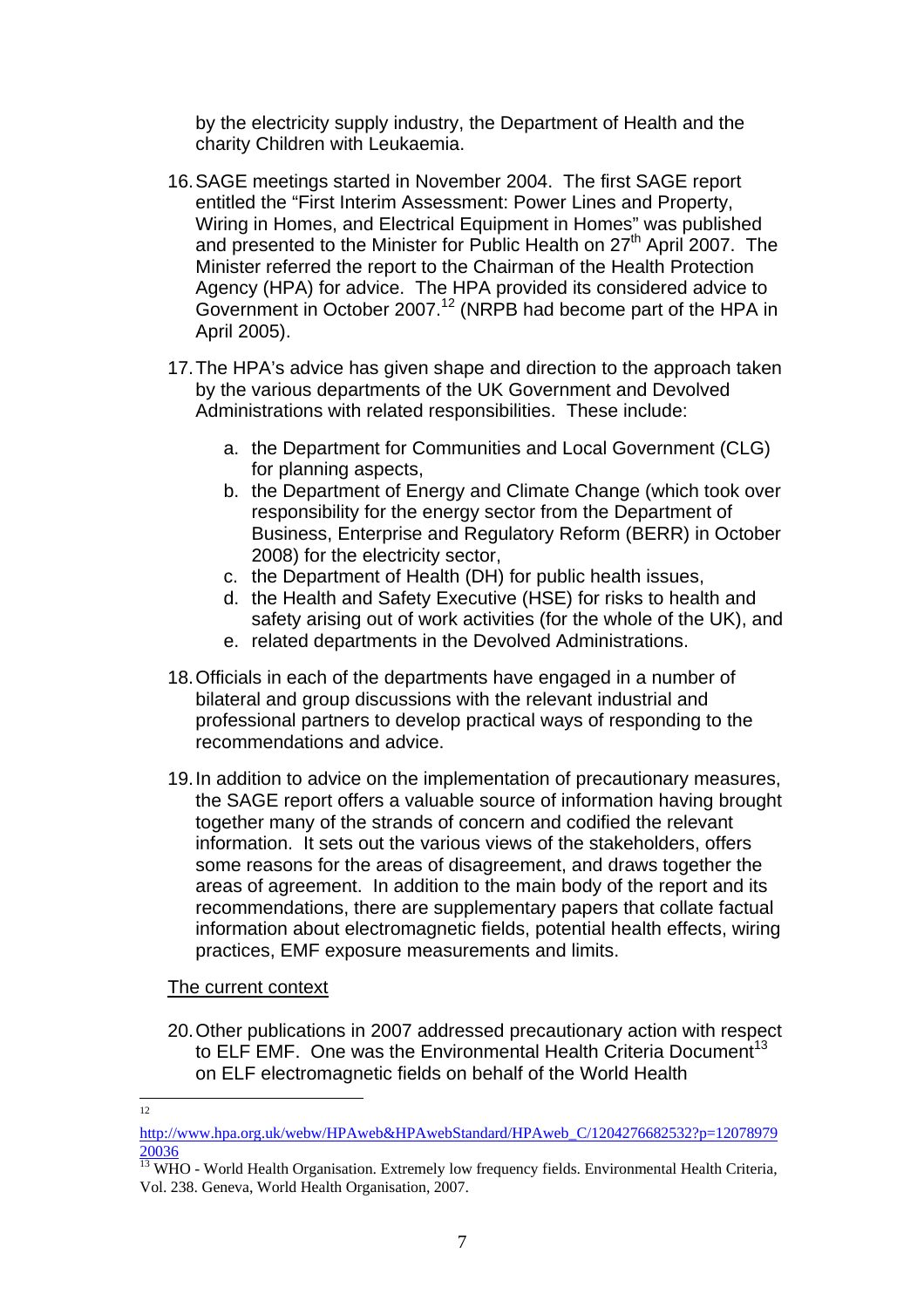Organization (WHO) and an associated WHO fact sheet that provided a summary and WHO advice on precautionary measures. The WHO advocates low-cost ways of reducing exposures but acknowledges that exposure reduction measures will vary from one country to another. The other was the Cross-Party Inquiry into Childhood Leukaemia and Extremely Low Frequency Electric and Magnetic Fields (ELF EMF). The Cross Party Inquiry also recommends a moratorium on house building near power lines and new power lines near housing.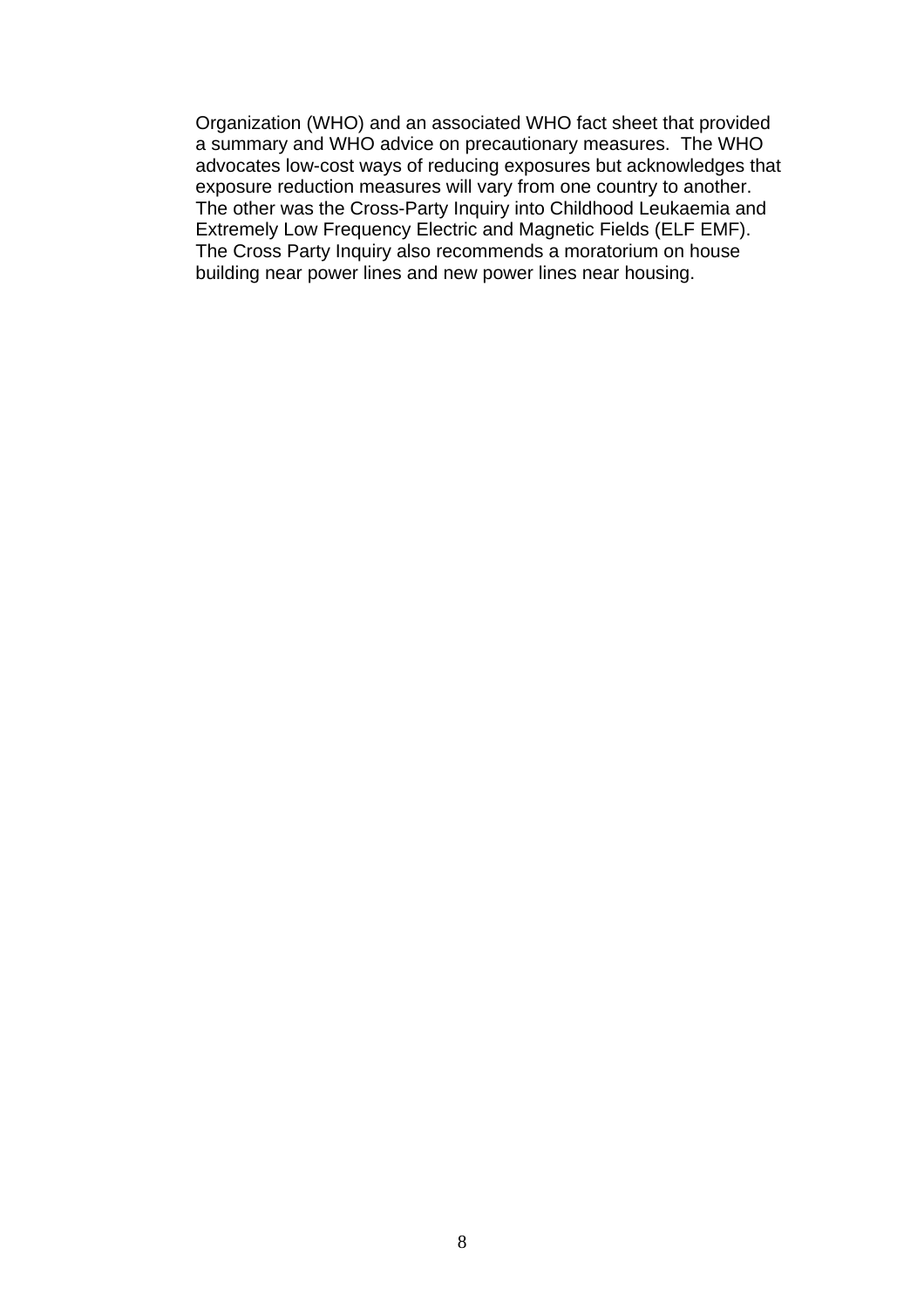# **The SAGE Recommendations and additional SAGE option**

- 21. The four key areas proposed to Government by SAGE for action and/or consideration were:
	- a. optimal phasing of high voltage overhead electric lines,
	- b. electrical appliances in homes,
	- c. household wiring practices and
	- d. the provision of advice to the public on ELF EMF.
- 22. SAGE also put forward to Government, as an option rather than a recommendation, what they considered to be the "best available option" for obtaining a significant reduction in exposure to power frequency ELF EMF regardless of costs. This was to introduce a moratorium on new homes and schools being sited near power lines and on new power lines sited near homes and schools. This is more commonly known as the "corridor option". The SAGE report urged Government to make "a clear decision on whether to implement this option or not".
- 23. The following response will address each of the four key areas in turn. But, firstly it shall address the SAGE option outlined above.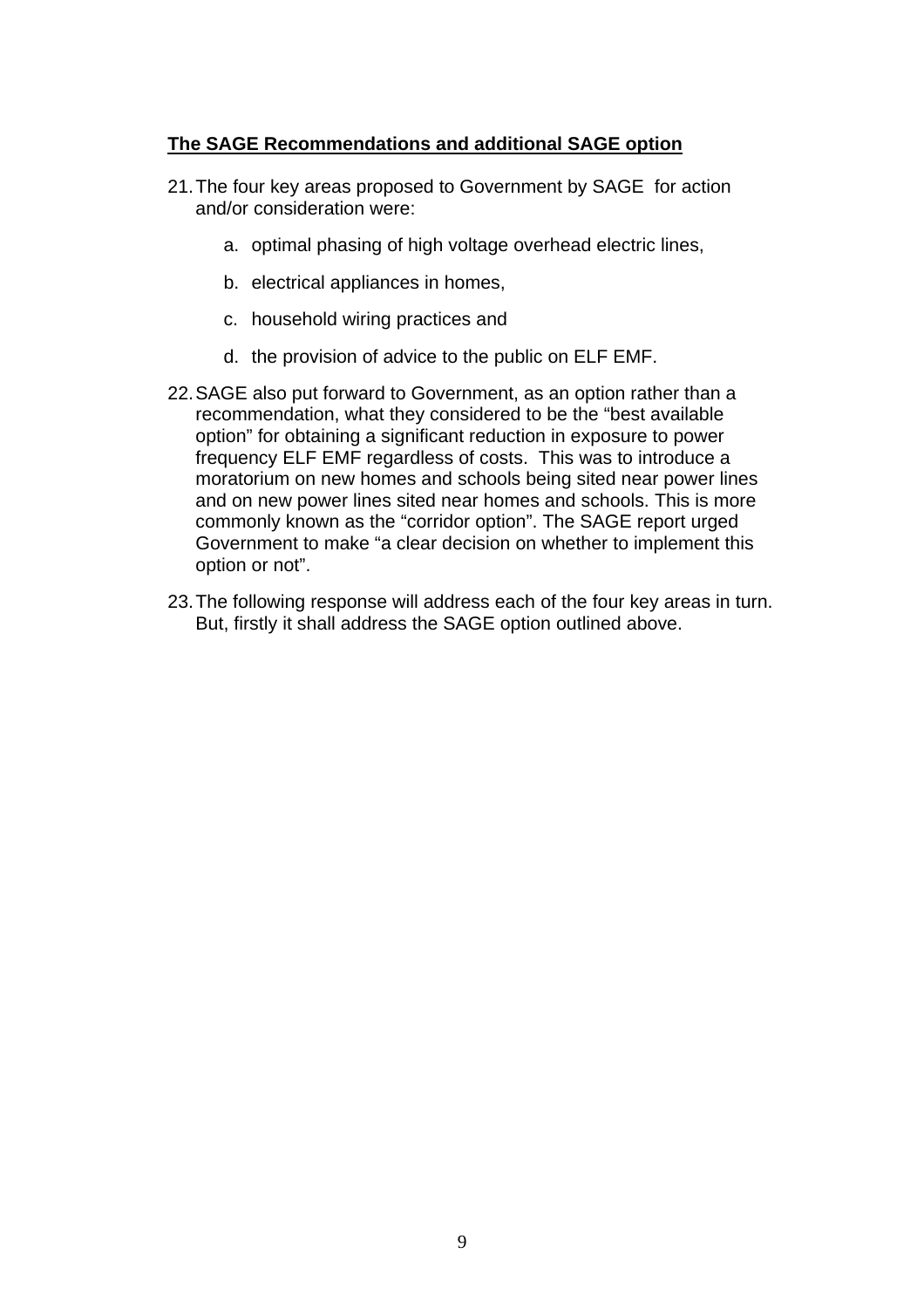## **DEVELOPMENT CORRIDORS FOR NEW BUILD NEAR TO POWER LINES AND NEW POWER LINES NEAR TO EXISTING DEVELOPMENT**

24. SAGE put forward the following option as the best available precautionary intervention for obtaining significant reduction in EMF exposure from high voltage power lines:

# **SAGE Option:**

**Stop building any new buildings for residential use and some other uses including schools within specified distances (SAGE suggested 60 metres as an example) of overhead power lines, and to stop building new overhead power lines within the same specified distances of existing such buildings.** 

**SAGE acknowledged that the main costs of this option arise from the effects on land and property values and urged the Government to make a clear decision on whether to implement this option or not. This option was not supported by SAGE's own cost benefit analysis. SAGE thought that taking action in relation to existing situations i.e. power lines near housing and schools, would be more complex and more expensive and suggested that initially Government should take a decision as to whether to act in relation to new construction.** 

## **Government response**

- 25. The Government considers this option to be disproportionate in light of the evidence base on the potential health risks arising from exposure from ELF/EMF and has no plans to take forward this action.
- 26. The SAGE proposal is a high cost option that is not supported by its own cost benefit analysis nor supported by the HPA.
- 27. The HPA advises that the EMF association with childhood leukaemia is weak and unproven and supports no cost/low cost options to reduce EMF exposure. This position is also in line with the WHO recommendation to explore low-cost ways of reducing exposure to ELF EMF.
- 28. The Government does recognise that work is needed to ensure that new building developments and the siting of new power lines take proper account of the 1998 ICNIRP exposure levels and the EU Recommendation and will work proactively with the electricity industry and local authorities to explore the incorporation of the international standards formally into the planning system.
- 29. The Government recommends that the electricity industry takes appropriate action to identify any homes and schools that do not currently meet the ICNIRP requirements because of the proximity of high voltage power lines, and addresses the need for remedial actions to ensure that exposures do not exceed the relevant ICNIRP guidelines.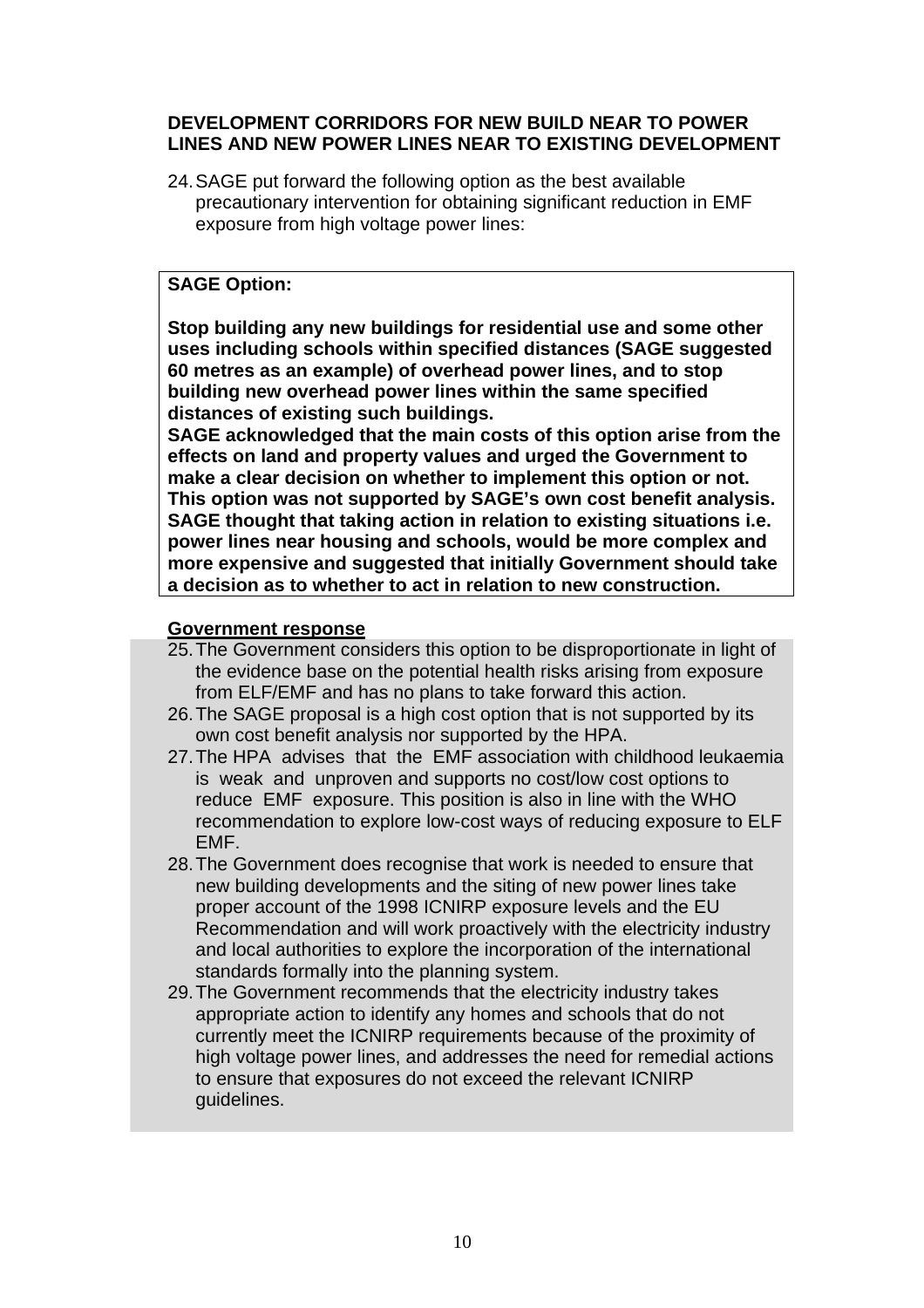#### **Explanation**

- 30. The Report of the Cross Party Inquiry into Childhood Leukaemia and Electromagnetic Fields supported the option set out above and recommended that the Government introduce a moratorium on the building of new homes and schools within at least 60 metres of existing high voltage overhead transmission lines (275 kV and 400 kV) and the building of new lines within 60 metres of existing homes and schools. The Inquiry also recommended that the Government considered the case for extending this distance to 200 metres for the highest voltage lines and pro-rata for lower voltages.
- 31. The Government has considered the HPA advice carefully in conjunction with the SAGE Assessment. We agree with both SAGE and the HPA that implementation of this option is not supported by the cost/benefit analysis. The high cost of implementing this approach (estimated by SAGE to be in the region of £1-2 billion in terms of loss of the value in land nationally) even assuming a causal link between exposure to ELF EMF and childhood leukaemia (which has not been proven), is not in line with the low-cost practical precautionary approach outlined by WHO. The 1999 European Council Recommendation that adopts the 1998 ICNIRP guidelines states that actions on limiting the exposure of the general public to electromagnetic fields should be balanced with the other health, safety and security benefits that devices emitting electromagnetic fields bring to the quality of life.
- 32. The Government, has to strike a fine balance when committing its future funding for the public benefit. Given the uncertainties of the scientific evidence, the Government believes that funding a high-cost option is not justified. Instead its approach to precautionary measures on EMFs will be to focus on low-cost or no-cost measures recommended by SAGE and supported by the Health Protection Agency and the WHO.
- 33. Alternatively, if funds were to be raised from the electricity consumer to implement this precautionary measure, such action would need to be seen in the context of the significant sums that are already being received from the electricity consumer to meet Government incentives to tackle climate change and to address fuel poverty. It should not be assumed that the consumer would be willing to pay, especially bearing in mind the uncertainties of the science.
- 34. Ofgem, the industry regulator, has a primary duty to protect the interests of electricity consumers, and an important aspect of that is setting price controls that determine the maximum revenue that the network utilities are permitted to recover from their customers. It would be for Ofgem to make a judgement on whether and to what extent such costs should be borne by consumers.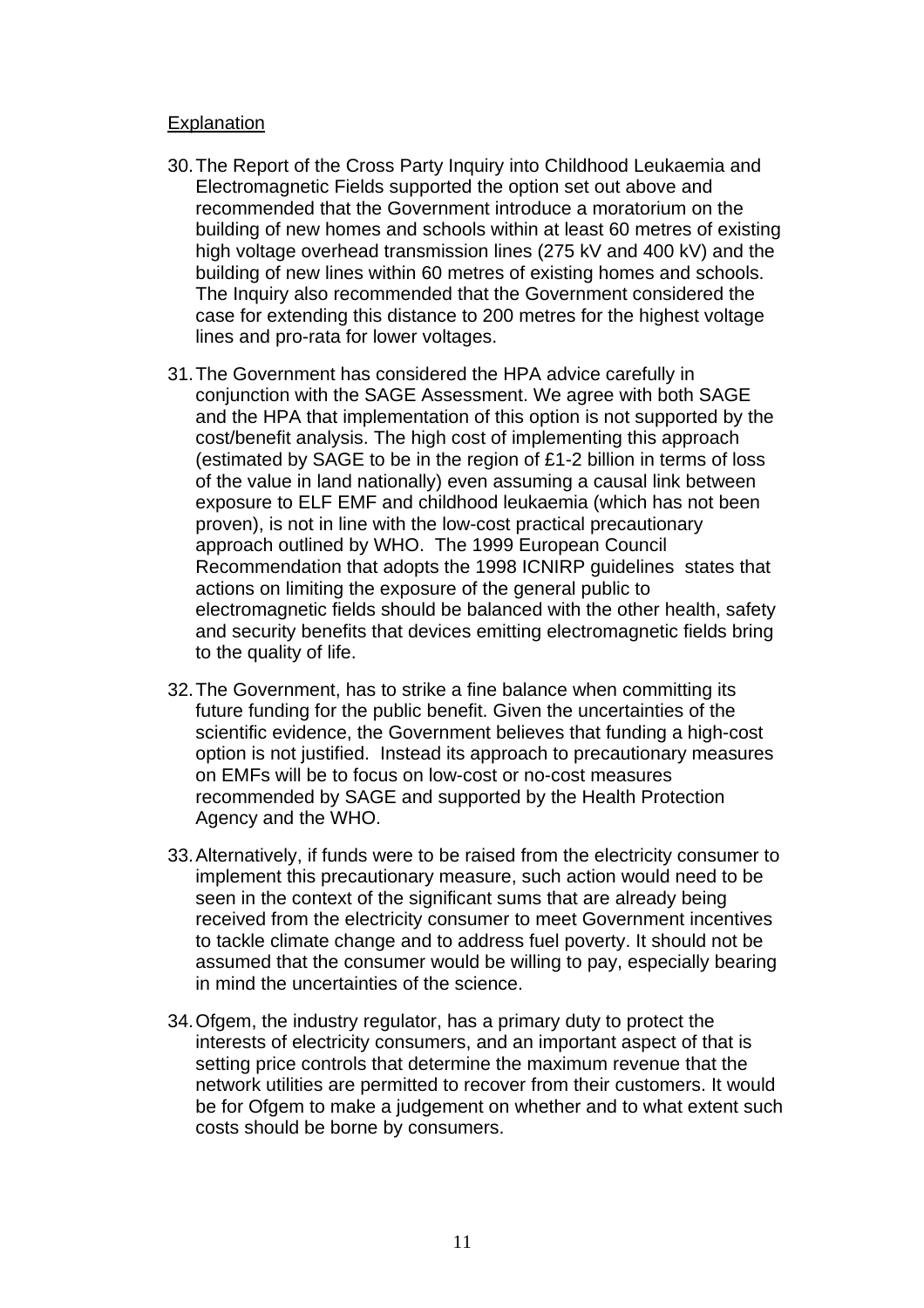35. The number of childhood leukaemia cases in the UK is approximately 500 each year. There is no proven causal link between exposure to EMF and childhood leukaemia. However, if we assumed that there was such a link, estimates suggest that 4 or 5 cases might be attributed to this cause of which only a third would be attributable to high voltage power lines. (Other studies have put this figure as high as 25). More children die each year as the result of accidents than from leukaemia. In 2006, 299 children aged under 15 died as the result of injury or poisoning, a further 149 children were killed in road accidents*[14.](#page-11-0)* In view of the uncertainties of the scientific evidence, the Government has to consider with care (and with attention to that evidence) how we can best direct our available resources to achieve the greatest public health benefit.

## HPA advice on providing information to local authorities

- 36. In response to SAGE's recommendation on development near to power lines, the Health Protection Agency recommended that the attention of local authority planning departments and the electricity companies be drawn to the evidence for a possible small increase in the incidence of childhood leukaemia which may result from siting new buildings very close to power lines, or new power lines very close to existing buildings.
- 37. The Government has considered the HPA's advice on this matter, and acknowledge that the public, local planning authorities and the electricity industry need clarity and assurance about how electric and magnetic fields should be dealt with when new power lines or development near existing power lines is proposed.
- 38. It is central Government's responsibility (rather than individual local authorities) to determine what national measures are necessary to protect public health. In the absence of established scientific advice on how to address these issues, Government will consider how to encourage decision makers to take a consistent approach in relation to ELF EMF issues when assessing planning applications for residential development near to power lines.
- 39. The Government therefore proposes the following actions to take this work forward.

# ICNIRP Guidelines

 $\overline{a}$ 

40. In the absence of any practical precautionary low-cost measures for reducing the exposure to ELF EMF associated with high voltage overhead lines, the Government believes that the 1998 ICNIRP Guidelines on exposure to EMFs in the terms of the 1999 EU Recommendation, as recommended by the Health Protection Agency

<span id="page-11-0"></span><sup>&</sup>lt;sup>14</sup> Child Accident Prevention Trust [http://www.capt.org.uk/pdfs/factsheet%20accident%20facts.pdf](http://www.capt.org.uk/pdfs/factsheet accident facts.pdf)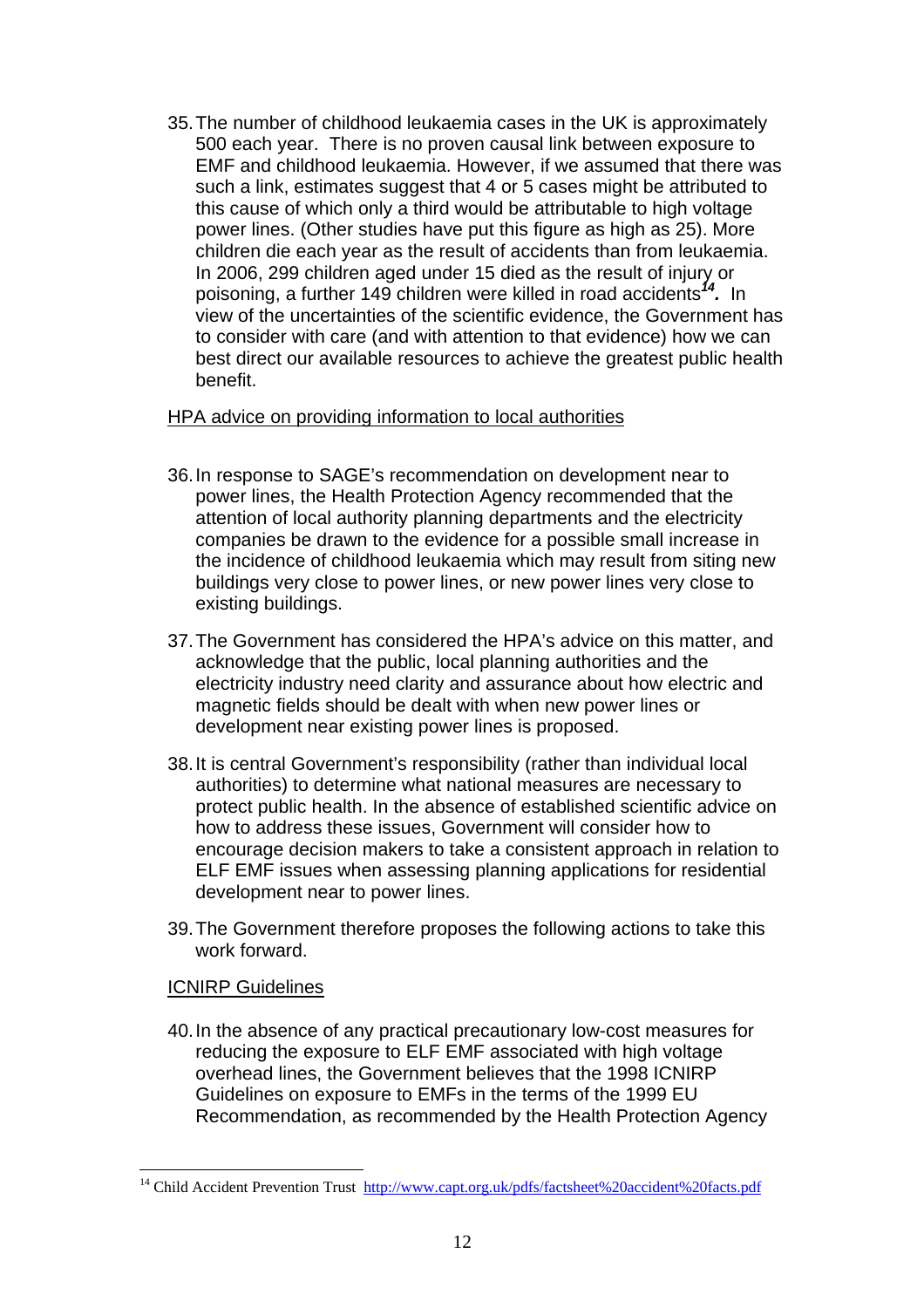and in line with the view of the World Health Organization, remain relevant.

- 41. While we recognise that these guidelines on the restriction of public exposures relate particularly to the avoidance of the known acute effects of exposures to ELF fields, we note that the EU recommendation suggests that ICNIRP guidelines remain relevant where the exposure is potentially for a significant period of time. We are therefore of the view that protection of the members of the public from the possible risks of long term exposure should be based on compliance with the ICNIRP guidelines.
- 42. It is for EU Member States to determine the circumstances in which the adoption of the ICNIRP guidelines is appropriate in terms of the EU recommendation. In this regard, the UK Government considers that exposure for potentially significant periods of time might reasonably be regarded as referring to residential properties, and to properties where members of the public spend an appreciable proportion of their time. The ICNIRP guidelines are formally incorporated into the planning system for radio telecommunications but not in regard to overhead power lines, so in taking forward actions in response to the SAGE report the Government will take the opportunity to consider this matter further.

## Development near to power lines

43.The four UK administrations will consider jointly how to provide clarity to developers, Local Planning Authorities (LPAs) and the public on how development near to power lines should be treated in terms of EMF issues. In particular, this will consider how ICNIRP guidelines might be taken into account in the planning system. These considerations might or might not result in a common approach for devolved planning issues.

#### New high voltage Power Lines

- 44. Similarly, the ICNIRP guidelines are relevant when designing and constructing new high voltage power lines near existing residential properties. Development consents for all new power lines in England and Wales are currently granted by the Secretary of State for Energy and Climate Change and by Scottish Ministers in Scotland under Section 37 of the Electricity Act 1989.
- 45. As part of the Planning Reform agenda in England and Wales, applications for Nationally Significant Infrastructure Projects (NSIPs) will be decided by the independent Infrastructure Planning Commission (IPC). For overhead lines this means those of 132kV and above. The IPC may also consider new lines below 132kV that are submitted with a Nationally Significant Infrastructure Project application as associated works. The IPC will take decisions on consents in accordance with National Policy Statements (NPSs). The relevant NPSs for electricity networks are the Overarching National Policy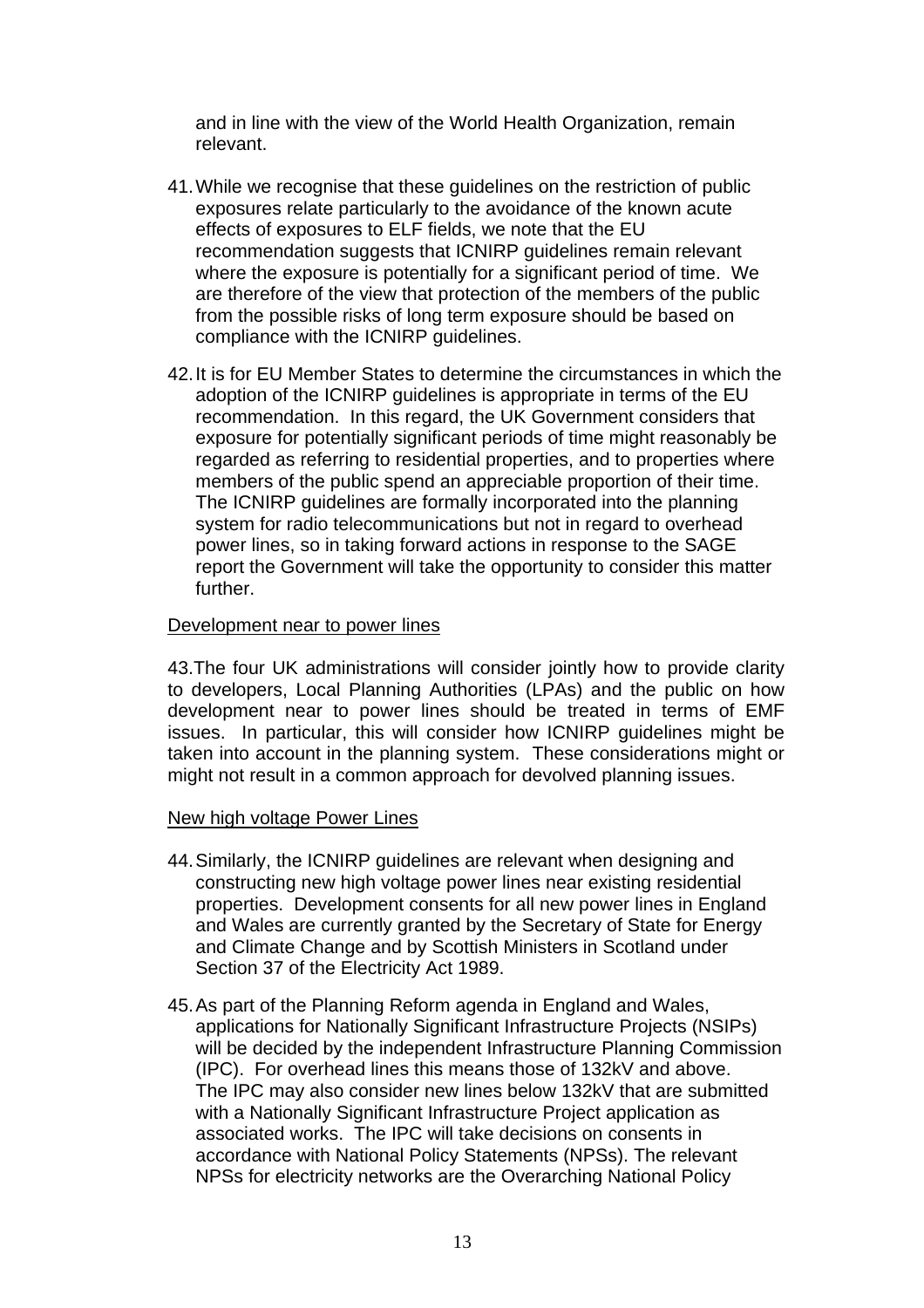Statement for Energy in conjunction with the Electricity Networks Infrastructure NPS. A key element of the NPS will be an 'impacts' section that includes overhead lines and EMFs. This will provide advice and information on what the IPC should consider when processing applications for consent and how EMFs should be taken into account. This will include details of the 1998 ICNIRP guidelines on exposure to EMFs in terms of the EU recommendation, and that as a precautionary measure for reducing EMFs, overhead lines should where reasonable, have optimal phasing. The IPC will follow this guidance when determining any decisions in regard to a specific development. For overhead lines below the IPC threshold the Department of Energy and Climate Change will continue to grant consent in England and Wales under section 37 of the Electricity Act 1989 for a period of two years after IPC commencement when the process will be reviewed. Overhead lines below 132kV will be deemed to comply with ICNIRP guidelines unless evidence is brought to the contrary.

- 46. The Department of Energy and Climate Change published guidance in April 2009 for LPAs and other interested parties on the existing section 37 consenting regime and how to interpret its new Statutory Instrument The Overhead Lines (England and Wales)(Exemption) Regulations 2009. Reference to the publication of this Government response is made in that document with regard to addressing any further possible precautionary measures that might flow from this response on ELF EMF. It also identifies the UK's adoption of the ICNIRP guidelines as recommended by the Health Protection Agency and in the terms of the 1999 EU recommendation and notes these guidelines are currently complied with on a voluntary basis.
- 47. In the light of the above advice, we recommend that the electricity industry take steps to identify any existing homes and schools that do not meet the ICNIRP requirements because of the proximity of high voltage power lines and to consider what remedial actions might be taken to ensure that exposures do not exceed the relevant guidelines.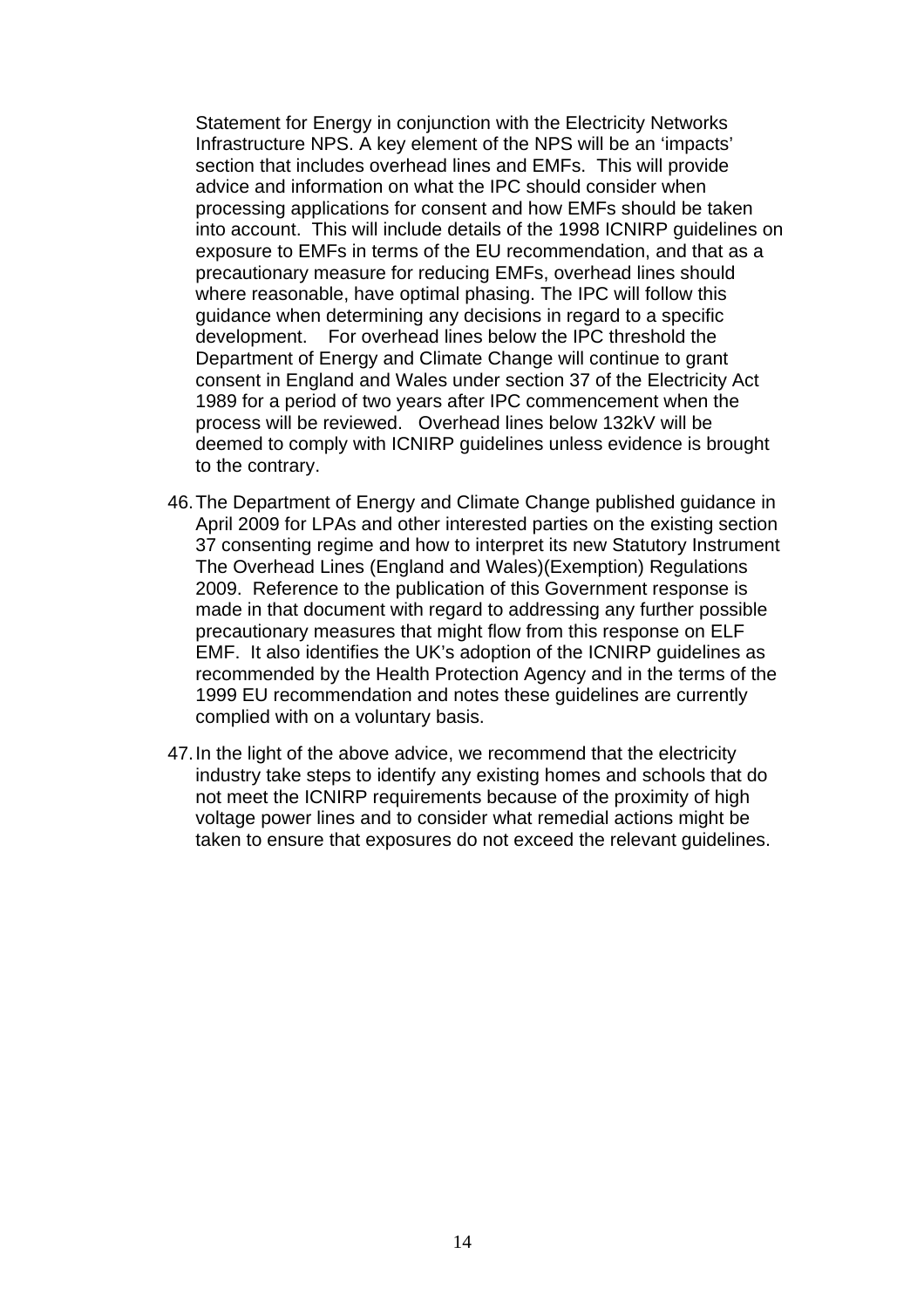# **OPTIMAL PHASING**

- 48. As noted in SAGE's supporting papers, many overhead lines have two circuits, each consisting of three conductor bundles or "phases", carried on the same pylons. Each circuit produces an electromagnetic field, and the resultant field depends on the relative order of the three phases of each circuit. This is referred to as the "phasing" and the lowest component magnetic fields to the sides of the line are generally produced by an arrangement called "transposed phasing". Changing a line from un-transposed to transposed phasing reduces the magnetic field to the sides of the line.
- 49. In the light of this information SAGE recommended the following:

# **SAGE recommendation:**

**That electricity companies be encouraged to choose optimal phasing (usually transposed phasing) for all new lines, and also be encouraged to convert existing lines where possible and justifiable.** 

## **Government response**

50. The Government agrees with the SAGE recommendation and urges industry to optimal phase overhead lines wherever possible and reasonable. We will proactively work with industry to consider how best to take this forward. This might include developing a voluntary code of practice on phasing for voltages of 132kV and above.

# **Explanation**

- 51. The Government has considered this option and discussed the feasibility of optimal phasing with representatives of the electricity industry. The industry agrees that where optimal phasing can be achieved at reasonably low cost it should be undertaken.
- 52. SAGE specifically recommends that optimal phasing is implemented for 132kV lines not already phased. The electricity industry confirms that approximately 12% (2000km) of the existing 132kV system could be considered for conversion, but that there are still certain circumstances where optimal phasing is not possible without introducing remedies at significant cost. For instance the insertion of a separate phase transposition tower where three overhead lines join at a 'T' point or if the line is single circuit. Costs to provide a new phase transposition tower to enable optimal phasing for 132kV lines is estimated at £300k per tower. Similarly changing the terminations at the ends of circuits is estimated by industry as between £10k and £40k. In both these instances implementation would only be considered by industry on a cost/benefit basis.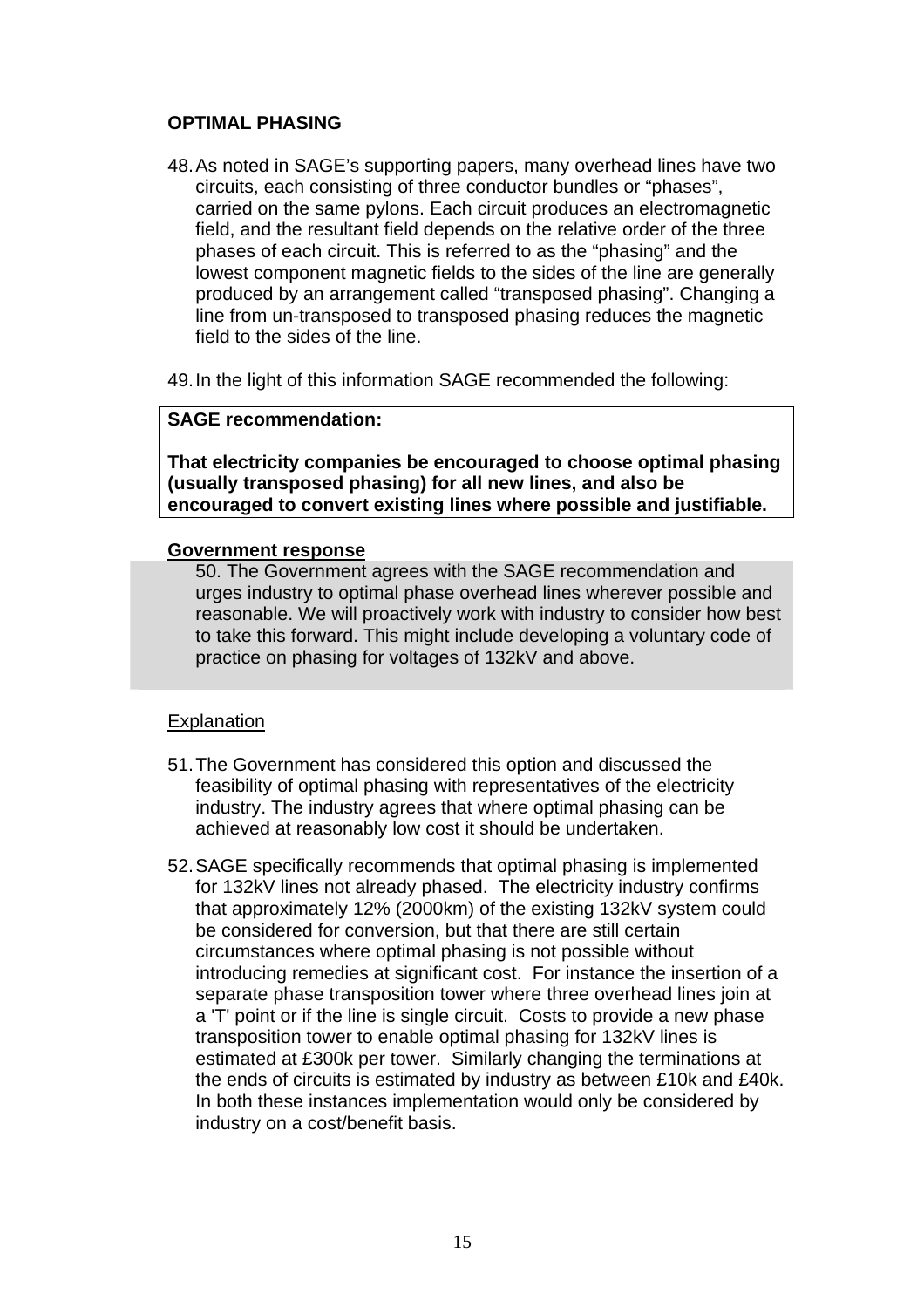- 53. The industry has indicated they will continue to optimal phase lines wherever possible when significant maintenance work is being undertaken or new lines are being designed and installed. It should also be noted that where a transposition tower is introduced to facilitate optimal phasing, the tower would generally be more visually intrusive, bulkier in design and more expensive to procure than a standard design tower.
- 54. The Government and the electricity industry have agreed to work together to consider how best to develop a code of best practice on optimal phasing in accordance with the above principles. This will define the circumstances in which industry can and will optimally phase lines.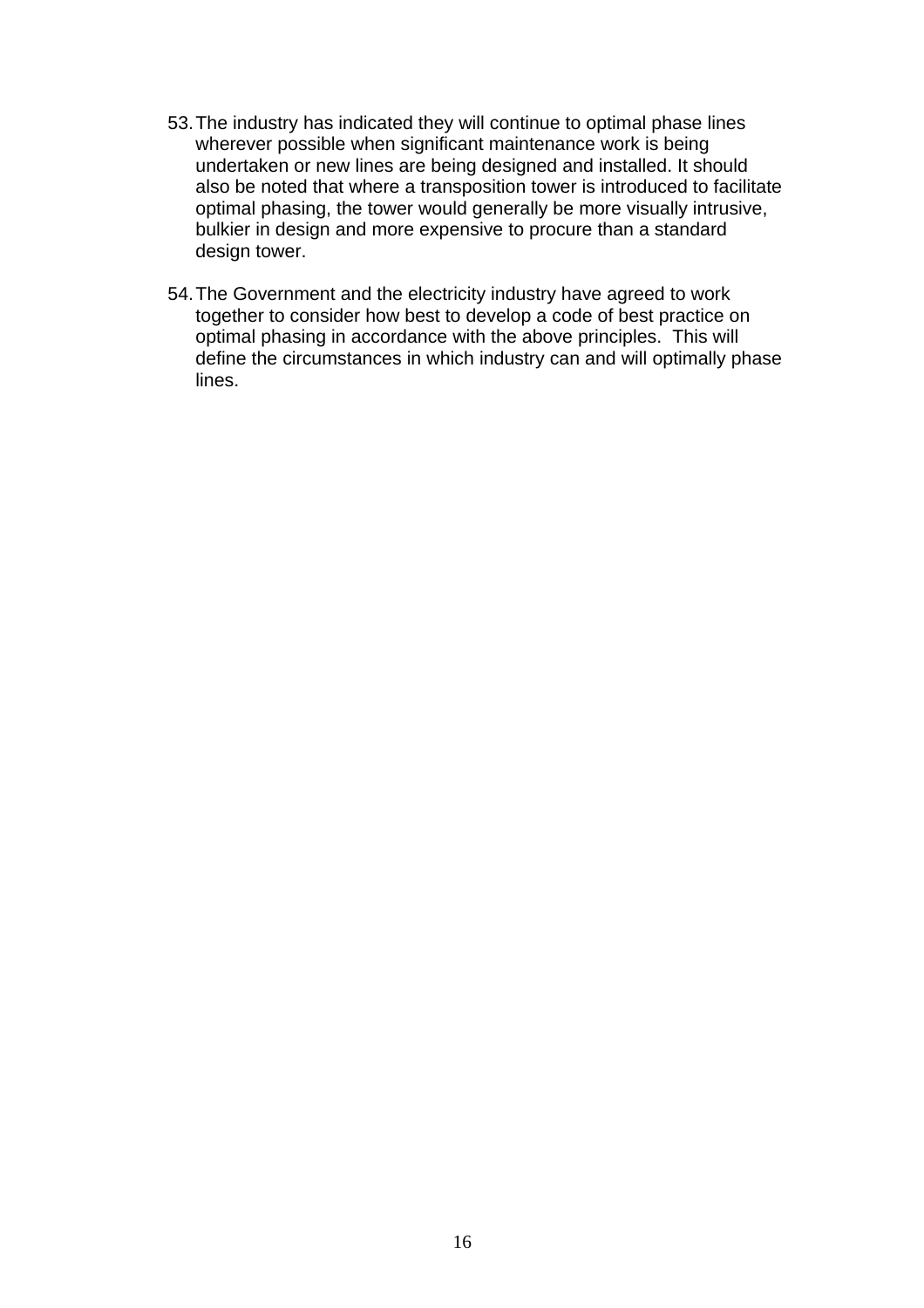# **ELECTRICAL EQUIPMENT IN HOMES**

- 55. Electrical equipment and appliances all produce electromagnetic fields as a result of the wiring within the equipment, but to a larger extent as a result of the motor or transformer within the appliance.
- 56. SAGE did not identify any realistic mechanism for requiring changes to the design of equipment to reduce fields but did recommend the following:

# **SAGE recommendation:**

**Equipment manufacturers should investigate whether fields could be reduced at low-costs and whether offering consumer choice of lowfield appliances could be an advantageous marketing strategy. The Health Protection Agency should provide information for householders on actions that they can take to reduce fields from equipment in the home** 

#### **Government response**

57. The Government considers this is a matter for industry, but supports the provision of information to households etc by the Health Protection Agency.

#### **Explanation**

- 58. As noted by SAGE, the design and operation of electrical equipment is governed by international and European standards and manufacturers usually manufacture in volume for an international market. Informal discussions with the industry suggest that whilst equipment will continue to be manufactured in line with the relevant standards, it is unlikely that manufacturers would develop and market low-field appliances unless there was consumer demand for such equipment.
- 59. The Government notes the Health Protection Agency's support for the SAGE recommendation but also their note of caution that the health claims or energy efficiency claims which may be used to market such appliances should be proportionate to the benefit.
- 60. As discussed in more detail on paragraphs 79-81 of this document, the Government supports the provision of information to householders about actions they can take to reduce exposure to electric and magnetic fields. Well-informed citizens can make their own choices about whether to take actions to reduce exposures in the home and it may be that in future, demand for low-field appliances encourages the industry to develop such products.
- 61. In the meantime, the Government believes it is for the industry to note SAGE's recommendation on this matter and the advice from the World Health Organization which is set out below and take action where they consider it is desirable to do so.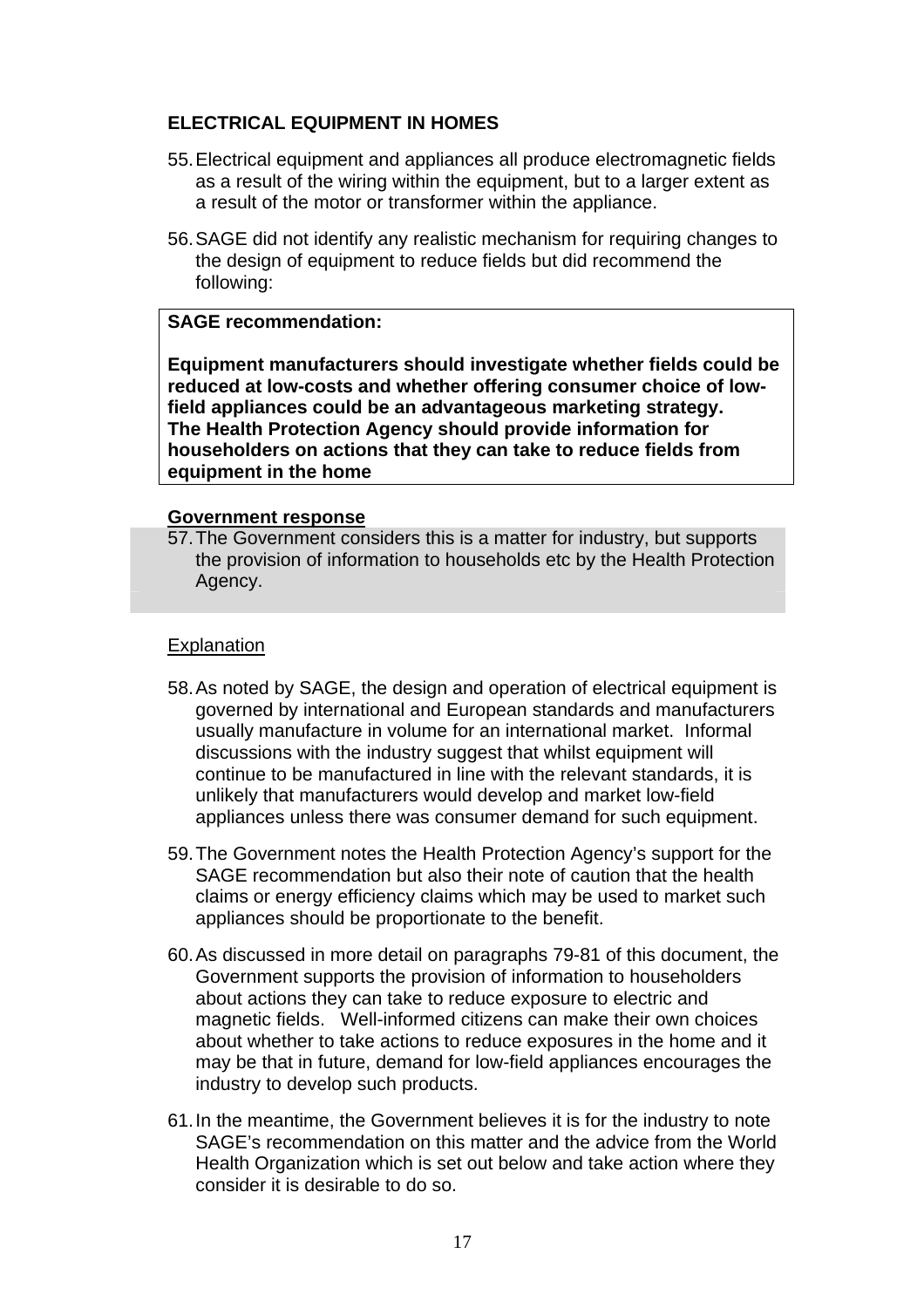# WHO Advice

62.The WHO advises that when constructing new facilities and designing new equipment, including appliances, low-cost ways of reducing exposures may be explored. Appropriate exposure reduction measures will vary from one country to another. However, policies based on the adoption of arbitrary low exposure limits are not warranted. (<http://www.who.int/mediacentre/factsheets/fs322/en/index.html>)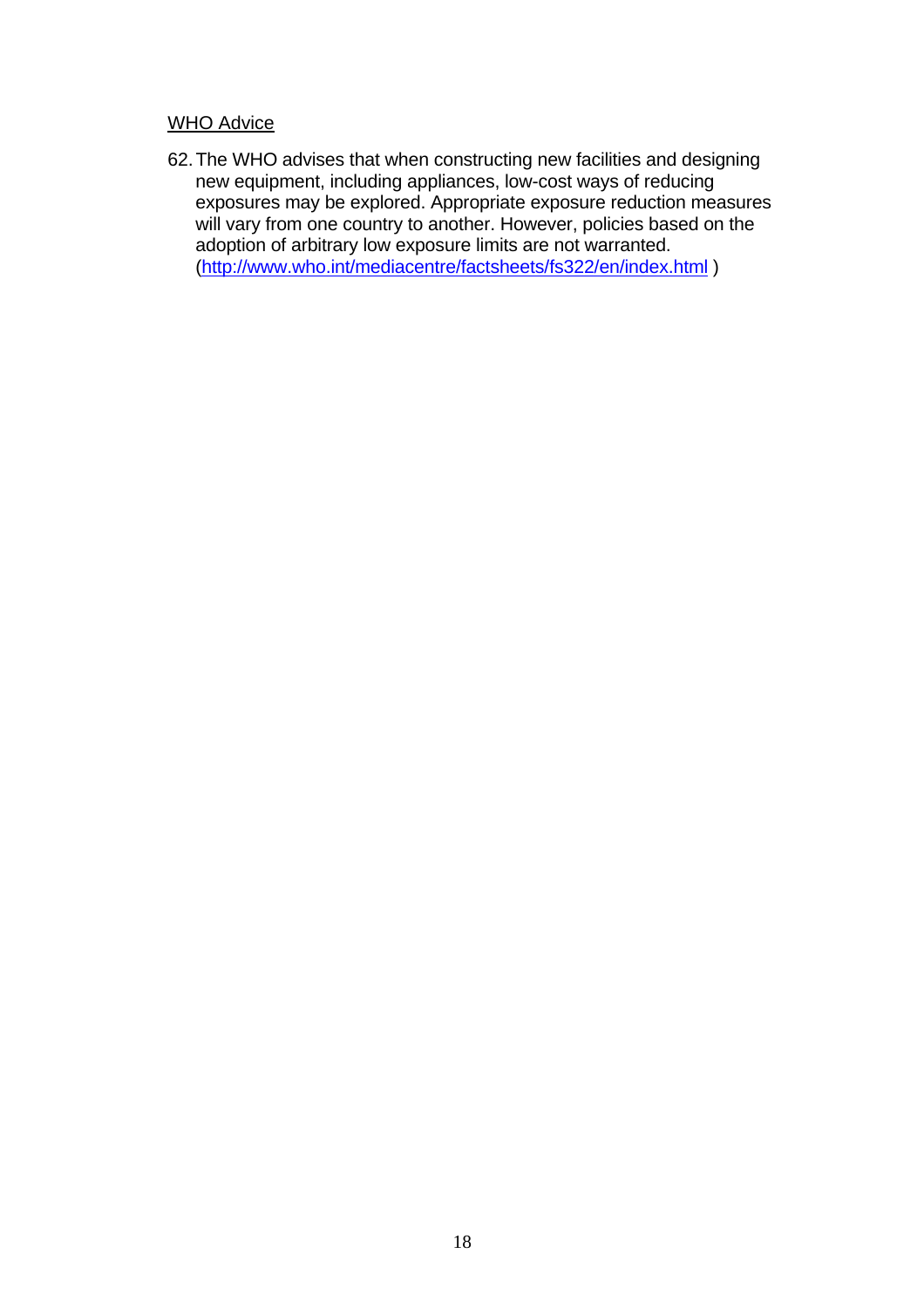# **WIRING PRACTICES**

63.The primary focus of SAGE was to reduce exposure to magnetic fields since it is these that are associated with childhood leukaemia. SAGE therefore recommended a package of measures to apply to all new homes and when rewiring work is being undertaken. Each of the recommendations is discussed individually below.

# **SAGE recommendation:**

**Use of rotating-disc electricity meters should be phased out. There is already a strong trend to this and 95% of meters currently being installed in new properties, and to meet re-certification requirements, are electronic. However, it is not clear how this can be made mandatory.** 

**Alternatively, depending on how effectively a move to electronic meters can occur, DCLG (formerly ODPM) should modify the Building Regulations to specify that electricity meters and consumer units for new homes should not be located close to high-occupancy areas.** 

## **Government Response**

64. The Government believes that the transition to solid state meters is likely to be aided substantially by a roll-out of smart meters. The Government has already announced its intention to mandate smart meters together with an indicative timetable for completion of end 2020.

# Explanation

- 65. The Government notes that the number of rotating disc meters being installed by electricity companies is relatively small. In addition, this recommendation should be considered in the light of the Government's announcement in October 2008 that it intends to mandate smart meters for all domestic households in Great Britain with an indicative timetable for completion of the roll-out by the end of 2020. The transition to solid state meters is likely to be aided substantially by the smart meter roll-out, as smart metering lends itself to electronic solid state designs due to the more complex functional requirements. The Government consulted recently on detailed proposals for the roll-out and its response will be published in due course.
- 66. For business customers, the Government has introduced a requirement for advanced metering to be provided for all customers in electricity Profile Classes 5-8 by April 2014. For other non-domestic customers, the Government's recent consultation set out its approach to providing smart or advanced metering to all sites by the end of 2020. The Government's response will be published in due course.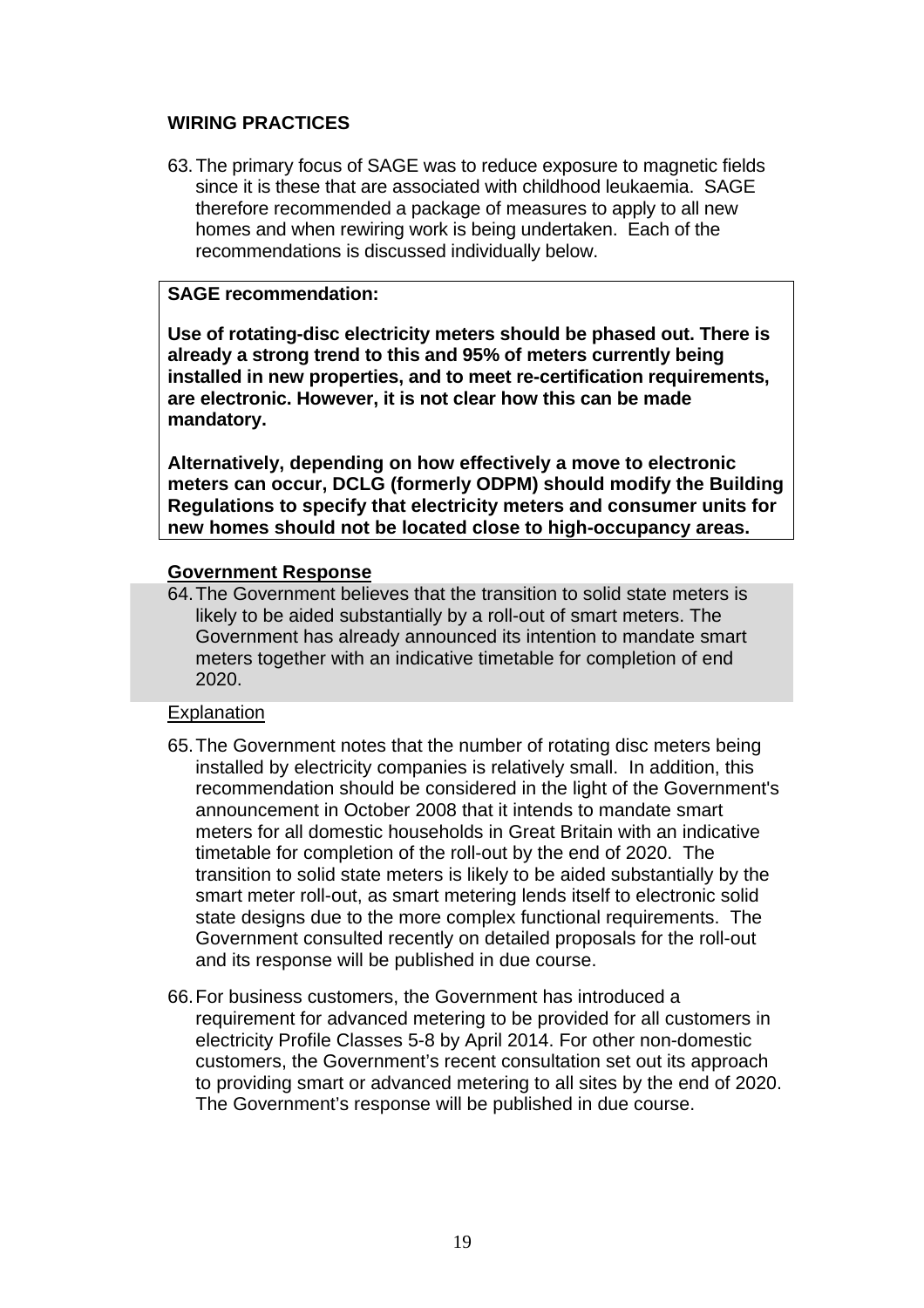#### **SAGE recommendation:**

**The Institution of Engineering and Technology (IET) should issue guidance to electricians (contained either in the On Site Guide or as a separate Guidance Note) recommending the change to radial power circuits, keeping "go" and "return" currents together, and keeping meter tails together. The IET Wiring Regulations Policy Committee should consider this, and the Government representatives on this committee should take responsibility for monitoring acceptance and implementation of this recommendation. We considered the alternative of recommending a change to BS7671 (the "wiring regulations"), but felt that guidance to electricians would be just as effective and easier to achieve.** 

# **Government Response**

67. The Government asked the IET Wiring Regulations Policy Committee to consider this recommendation. The Committee has discussed the matter but does not consider that new guidance to electricians is justified. However, the Government will work with the HPA to highlight the importance of regular testing of wiring as part of guidance to householders on reducing the risk of exposure to electric and magnetic fields.

# Explanation

68. This matter has been put to the IET wiring committee by Government for their consideration. The Wiring Regulations Policy Committee (WRPC) does not consider that there is sufficient evidence to support the implementation of the recommended changes. The WRPC has stated that correctly installed circuits should not give rise to high magnetic fields and that the emphasis should therefore be on ensuring circuits of any type are installed correctly and in good condition. Guidance Note 3 (Guidance Note 3: Inspection & Testing, 5th Edition**)** stresses the importance of inspection and testing and in particular recommends that domestic properties should be tested periodically. The Government will work with the HPA to ensure that advice to householders highlights the importance of regular testing of electrical installations.

# **SAGE Recommendation:**

**BS7671 should be changed to require Residual Current Devices (RCD) for the whole installation. We understand this is likely to happen with the next revision in January 2008 anyway, but if it does not, then the IET should implement it as guidance for electricians as for the previous options.**

# **Government Response**

69. This change has been largely implemented for domestic properties.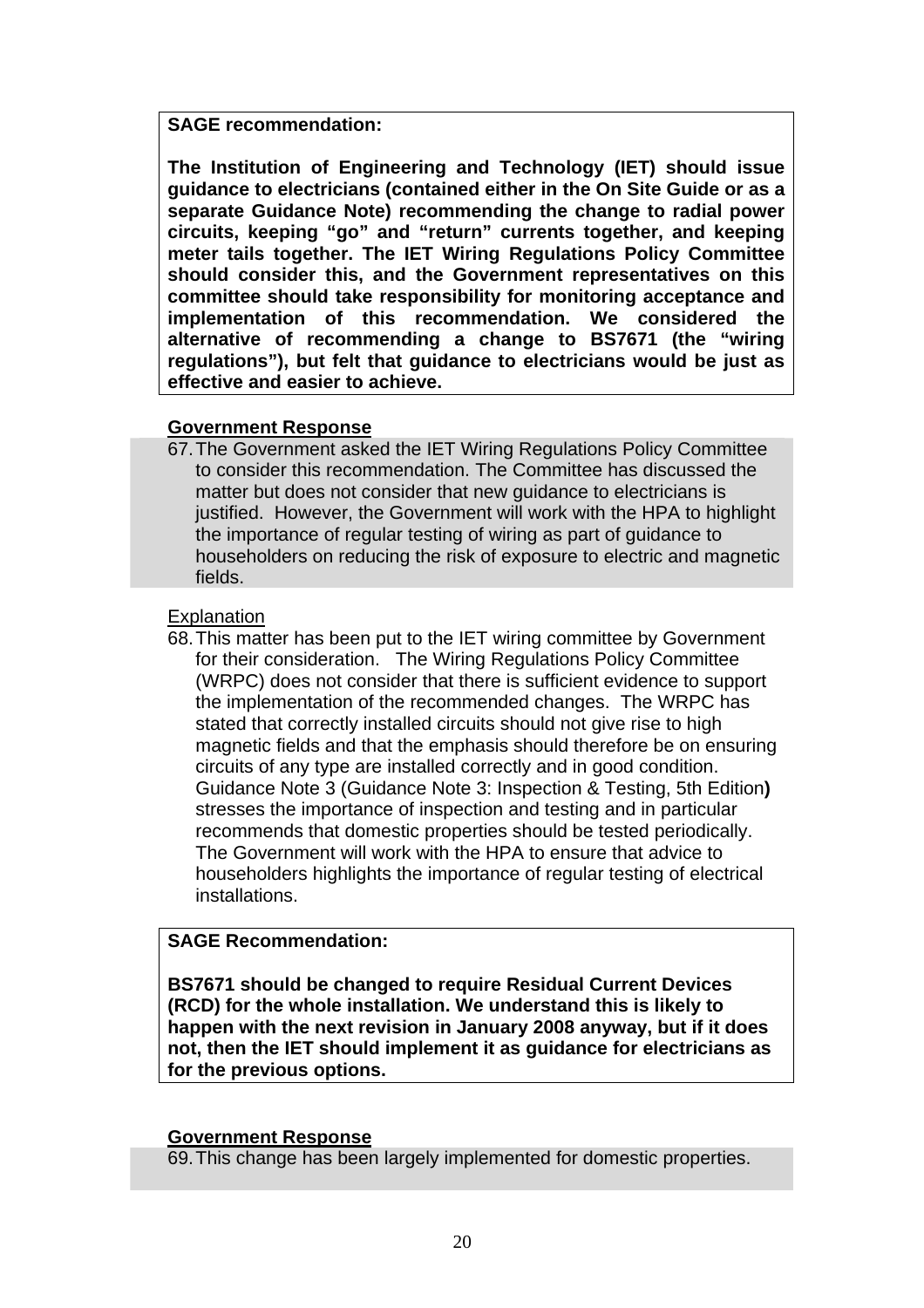70. Residual Current Devices (RCDs) detect imbalances between the live and the neutral current and disconnect the devices to which they are attached. Such imbalances give rise to electromagnetic fields. Therefore RCDs also offer protection from abnormally high electromagnetic fields. The 17<sup>th</sup> edition of BS7671 which came into existence on 1 July 2008 includes increased requirements for RCD protection in domestic properties so as to cover any socket outlet and concealed twin and earth cables. In practice, this amounts to a requirement for RCD protection for the vast majority of the property. There will continue to be some circuits which will not be protected by RCDs e.g. for smoke alarms, where the harm that could arise from disconnection of the devices far outweighs the benefit of protection from an imbalanced current.

## **SAGE recommendation :**

**That where high magnetic fields as a result of house wiring are identified in an existing home, the source of those fields should be removed or remediated.** 

**To identify high fields in existing homes, it should be an option that a simple measurement of magnetic fields be performed when either a Periodic Inspection of the house wiring or a Building Survey in connection with the sale of the home is being performed.** 

#### **Government Response**

- 71. The Government supports the provision of additional information to the public.
- 72. As outlined elsewhere in the Government response, we support the provision of information to householders to enable them to make informed choices about taking action to reduce their exposure to ELF EMF. Householders should have the option of commissioning work to identify and rectify high magnetic fields where they are found to be associated with house wiring.
- 73. SAGE itself noted that international standards on EMF measuring procedures are currently being developed. Until such time as these standards have been adopted, we do not consider it appropriate to incorporate measurement techniques into standard practices and procedures.
- 74.At present, in England and Wales, the inclusion of a Home Condition Report (HCR) in the Home Information Pack (HIP) is voluntary. The HCR and other existing home condition assessments such as the HomeBuyer Report involve only a visual inspection which might indicate that further investigation may be necessary and then it is up to the buyer to decide whether to commission this.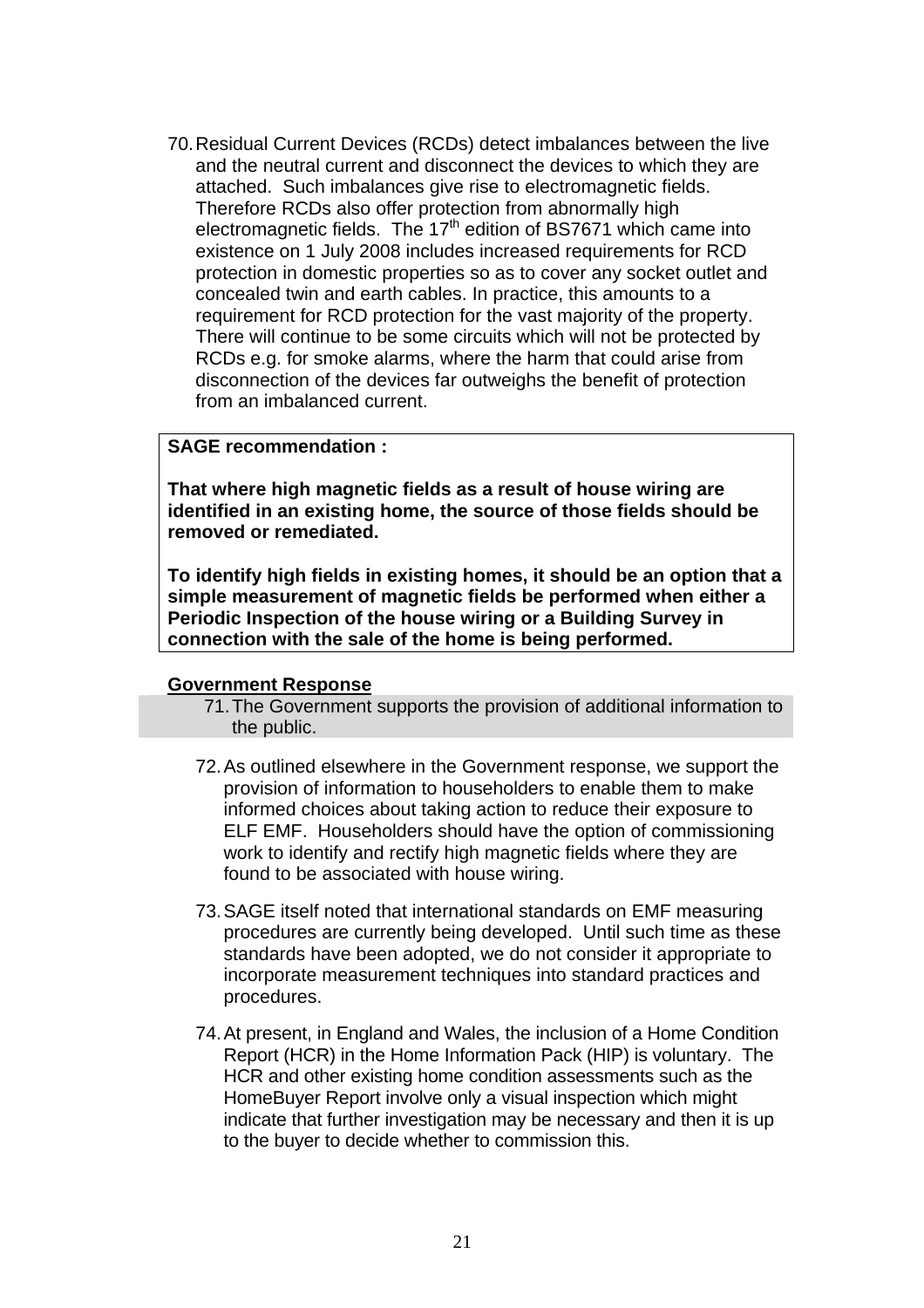- 75.The Government recognises that property condition is an important consideration when buying a home and has established a stakeholder working group to look at options to ensure consumers receive appropriate information on a property's condition. As work on developing the international standards on EMF measurement procedures progresses we will keep this under review to see if there is merit in pushing for its inclusion in condition surveys as part of the home buying /selling process.
- 76. We note that unusually high readings can be an indicator of a faulty installation and therefore action to remediate the fault should reduce the EMF generated.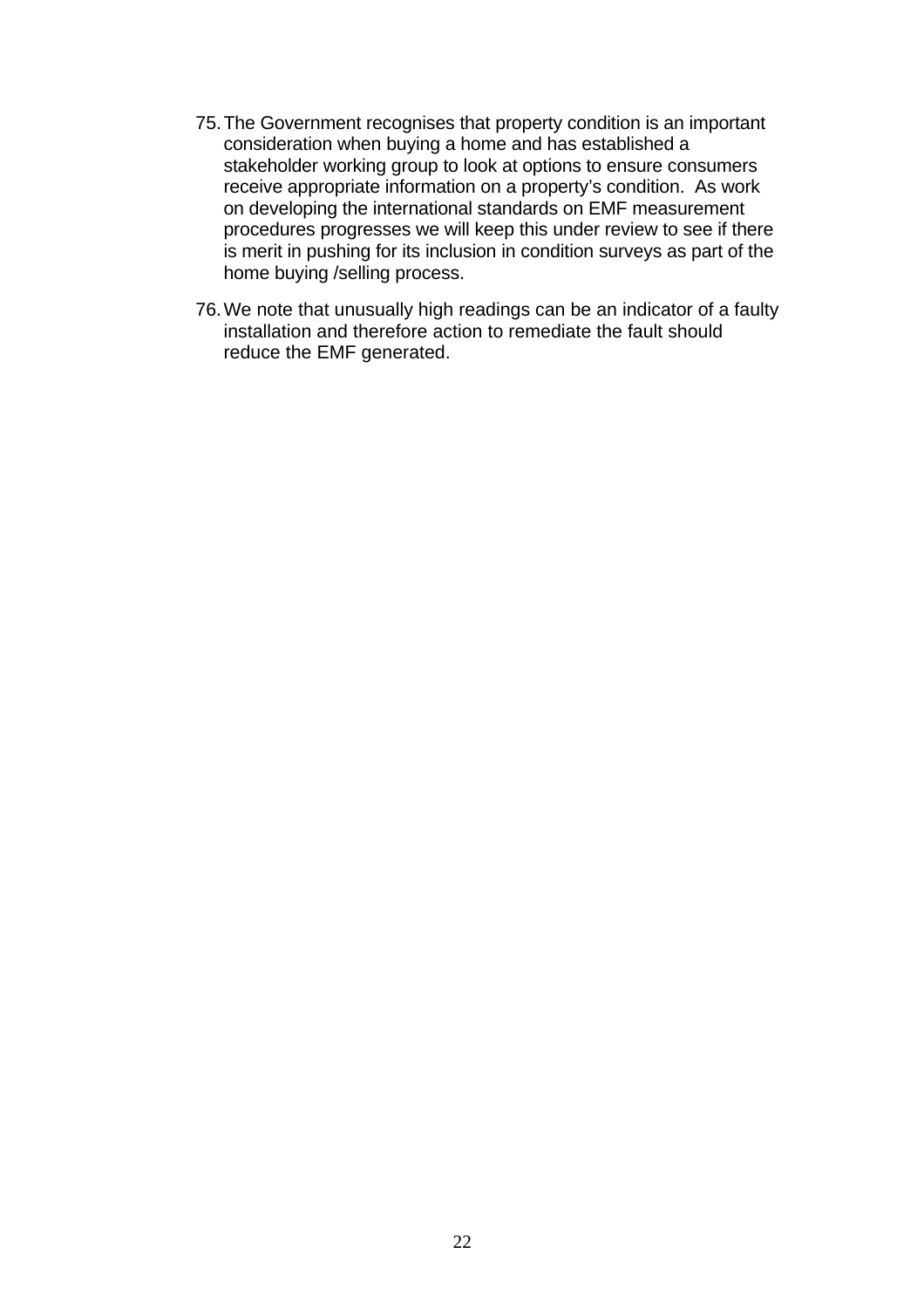# **PROVISION OF ADVICE TO THE PUBLIC AND ONGOING MONITORING OF THE SITUATION**

77. SAGE made two recommendations relating to the provision of advice to the public about exposures. These are set out below.

# **SAGE Recommendation:**

**HPA should produce information for householders on sources of field and steps that can be taken to reduce them.**

**More information should be provided to members of the public about exposures and the actions they could take themselves to reduce exposures if they wished. We consider that the HPA would be a suitable body to issue such guidance, but whoever compiles it should consult at least the same range of stakeholders as are represented on SAGE, and should ensure that the information they provide reflects the spirit of this assessment.** 

## **Government Response**

 $\overline{a}$ 

78. The Government supports both SAGE recommendations.

79. The Government is supportive of the intention of this recommendation and we will work with the Health Protection Agency (HPA) to identify appropriate and proportionate guidance to householders and members of the public on this matter. However, we also note the HPA's comment that advice and guidance should be evidence based, proportionate to the risks identified by authoritative bodies and should be presented in the context of other hazards in every day life. The HPA point out that raising awareness of a hazard without giving advice on how to reduce exposure could cause anxiety and attendant health detriment especially for those who currently live near to high voltage powerlines. This is an important consideration when viewing the potential public health benefits from the measures that SAGE has proposed. The full text of the HPA's response to SAGE's recommendation on the provision of information is available on the HPA web site at

[http://www.hpa.org.uk/webw/HPAweb&HPAwebStandard/HPAweb\\_C/1](http://www.hpa.org.uk/webw/HPAweb&HPAwebStandard/HPAweb_C/1204276682532?p=1207897920036) [204276682532?p=1207897920036](http://www.hpa.org.uk/webw/HPAweb&HPAwebStandard/HPAweb_C/1204276682532?p=1207897920036)

80. In this regard, the Government notes the recent publication of a report by the Department for Communities and Local Government "Review of Health and Safety Risk Drivers["15](#page-22-0) which considered the relative hazards inside buildings, ordered by their relative importance in terms of risk of harm in or around dwellings and

<span id="page-22-0"></span><sup>15</sup> <http://www.communities.gov.uk/publications/planningandbuilding/reviewhealthsafety>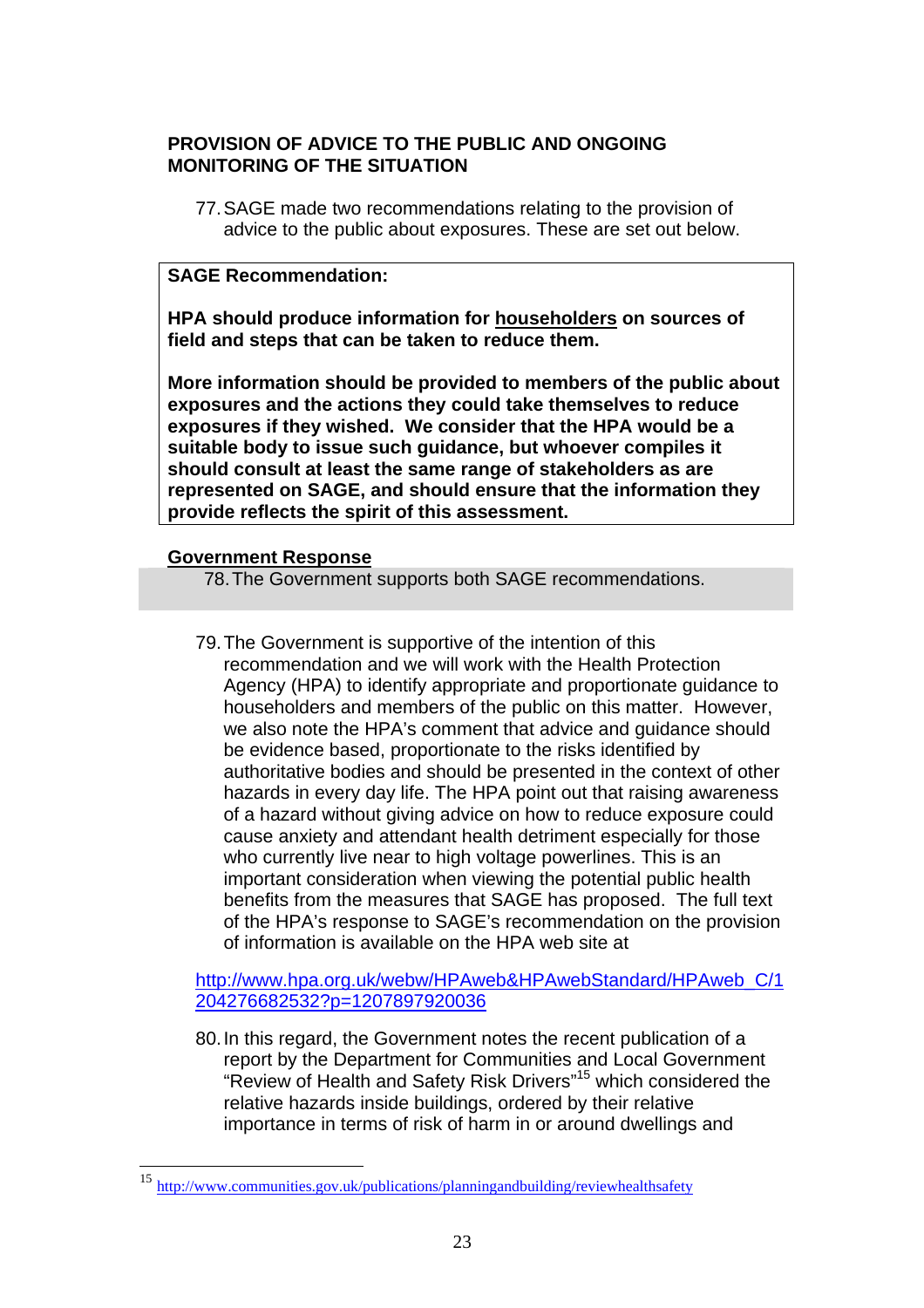especially the hazards that are controlled or could be controlled by regulation. Thirty-three hazards are ordered by their domestic risk index score. The report contains a comprehensive risk assessment process that categorises the severity of harm, assesses the strength of evidence, the numbers of people affected and calculations are based on a matrix methodology.

81. In terms of severity of injury and numbers involved, hygrothermal conditions (the effect on health from either low- or hightemperatures and humidity), and slips, trips and falls are among the most severe – attracting the highest index. By comparison, electromagnetic fields are at the bottom of the list with a risk index of "no basis for risk assessment". The chapter on EMF cites a number of key papers and it, as well as the whole document, has been peer reviewed.